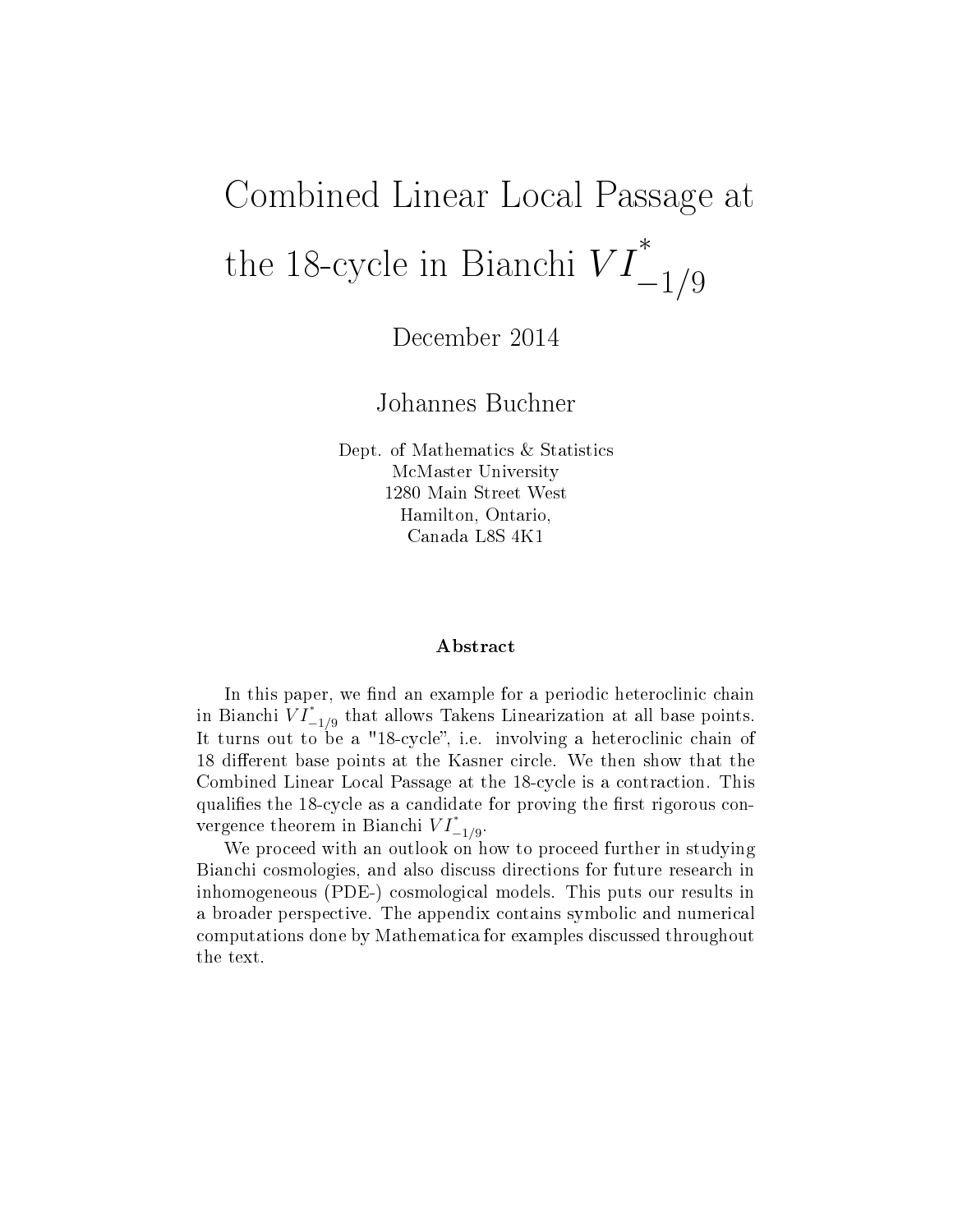# **Contents**

| Chapter 1. Bianchi Spacetimes - Existing Results, Challenges         |                |
|----------------------------------------------------------------------|----------------|
| and Techniques                                                       | $\mathbf 1$    |
| The Equations of Wainwright and Hsu<br>1.                            | $\mathbf{1}$   |
| Vacuum Models of Bianchi Class A<br>1.1.                             | $\overline{2}$ |
| The Kasner Map<br>1.2.                                               | 3              |
| 1.3. Eigenvalues in Terms of the Kasner Parameter u                  | $\overline{6}$ |
| 2.<br>Bianchi $VI^*_{-1/9}$                                          | 8              |
| Existing Results in Bianchi $IX$ and Difficulties in Bianchi B<br>3. | 11             |
| Combined Linear Local Passage at the 18-cycle in<br>Chapter 2.       |                |
| Bianchi $VI^*_{-1/9}$                                                | 12             |
| Eigenvalues in Terms of the Kasner Parameter u<br>1.                 | 15             |
| General Formulas for Points on the Kasner Circle<br>1.1.             | 15             |
| 1.2.<br>Eigenvalues at the 3-Cycle                                   | 16             |
| The 3-Cycle in Bianchi $VI^*_{-1/9}$<br>2.                           | 17             |
| (Non-)Resonance and Takens Linearization<br>2.1.                     | 17             |
| 2.2. Combined Linear Local Passages                                  | 18             |
| The 18 Cycles in Bianchi $VI^*_{-1/9}$<br>3.                         | 20             |
| 3.1. Possible Passages in Bianchi $VI^*_{-1/9}$                      | 20             |
| 3.2. The Classic 18-Cycle                                            | 20             |
| 3.3. The Advanced 18-Cycle                                           | 21             |
| (Non-)Resonance and Takens Linearization at the 18-Cycle<br>3.4.     | 21             |
| Combined Linear Local Passage at the 18-Cycle<br>3.5.                | 21             |
| Numerical Simulation<br>4.                                           | 22             |
| Summary                                                              | 23             |
| Bibliography                                                         | 25             |
| Results on Non-Resonance-Conditions and CLLP for<br>1.               |                |
| Heteroclinic Cycles in Bianchi $VI^*_{-1/9}$                         | 28             |
| Takens Linearization at the Base Points of the 3-Cycle<br>1.1.       | 28             |
| Takens Linearization at the Base Points of the 18-Cycle<br>1.2.      | 28             |
| CLLP for the Classic 18-Cycle<br>1.3.                                | 30             |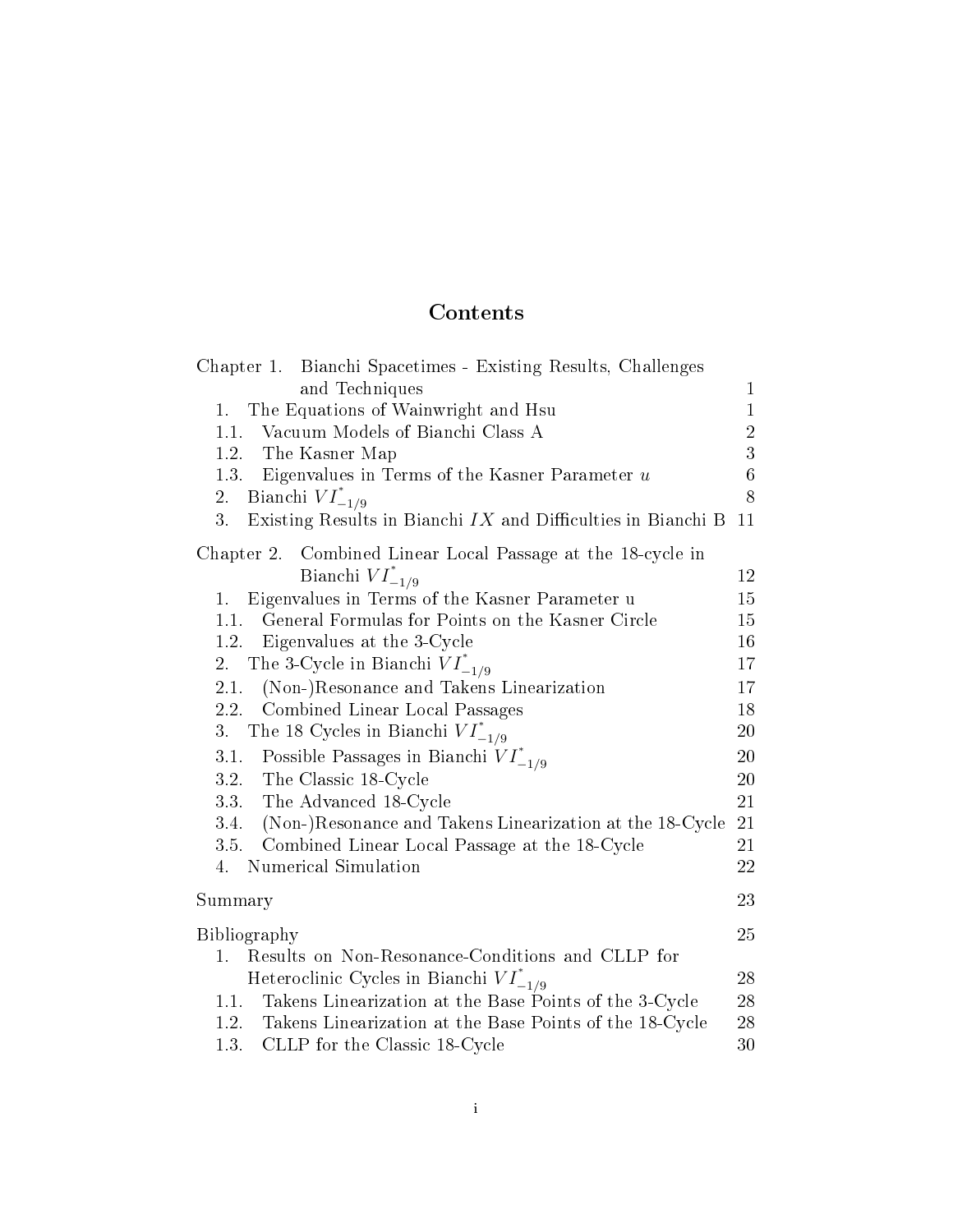#### CHAPTER 1

### Bianchi Spacetimes - Existing Results, Challenges and Techniques

#### 1. The Equations of Wainwright and Hsu

In the paper [59] by Wainwright and Hsu, a formulation of the Einstein Equations for Bianchi models is presented that has several advantages, one of them beeing that it contains all models of Bianchi class A. Here are the equations, which are used throughout this dissertation:

(1)  
\n
$$
N'_1 = (q - 4\Sigma_+)N_1,
$$
\n
$$
N'_2 = (q + 2\Sigma_+ + 2\sqrt{3}\Sigma_-)N_2,
$$
\n
$$
N'_3 = (q + 2\Sigma_+ - 2\sqrt{3}\Sigma_-)N_3,
$$
\n
$$
\Sigma'_+ = (q - 2)\Sigma_+ - 3S_+,
$$
\n
$$
\Sigma'_- = (q - 2)\Sigma_- - 3S_-.
$$

with constraint

(2) 
$$
\Omega = 1 - \Sigma_{+}^{2} - \Sigma_{-}^{2} - K
$$

and abbreviations

(3) 
$$
q = 2\left(\Sigma_{+}^{2} + \Sigma_{-}^{2}\right) + \frac{1}{2}(3\gamma - 2)\Omega,
$$
  
\n
$$
K = \frac{3}{4}\left(N_{1}^{2} + N_{2}^{2} + N_{3}^{2} - 2\left(N_{1}N_{2} + N_{2}N_{3} + N_{3}N_{1}\right)\right),
$$
  
\n
$$
S_{+} = \frac{1}{2}\left(\left(N_{2} - N_{3}\right)^{2} - N_{1}\left(2N_{1} - N_{2} - N_{3}\right)\right),
$$
  
\n
$$
S_{-} = \frac{1}{2}\sqrt{3}\left(N_{3} - N_{2}\right)\left(N_{1} - N_{2} - N_{3}\right).
$$

The fixed parameter  $\gamma$  is related to the choice of matter model (e.g.  $\gamma = 1$  represents dust, whereas  $\gamma = 4/3$  represents radiation).

The properties of equations above have been studied intensively, for a recent survey see [17]. The main goal are rigorous results on the correspondence of iterations of the so-called "Kasner map" f to the dynamics of nearby trajectories to the Bianchi system (1) with reversed time, i.e. in the  $\alpha$ -limit  $t \to -\infty$ . We will introduce the necessary background in the rest of this section.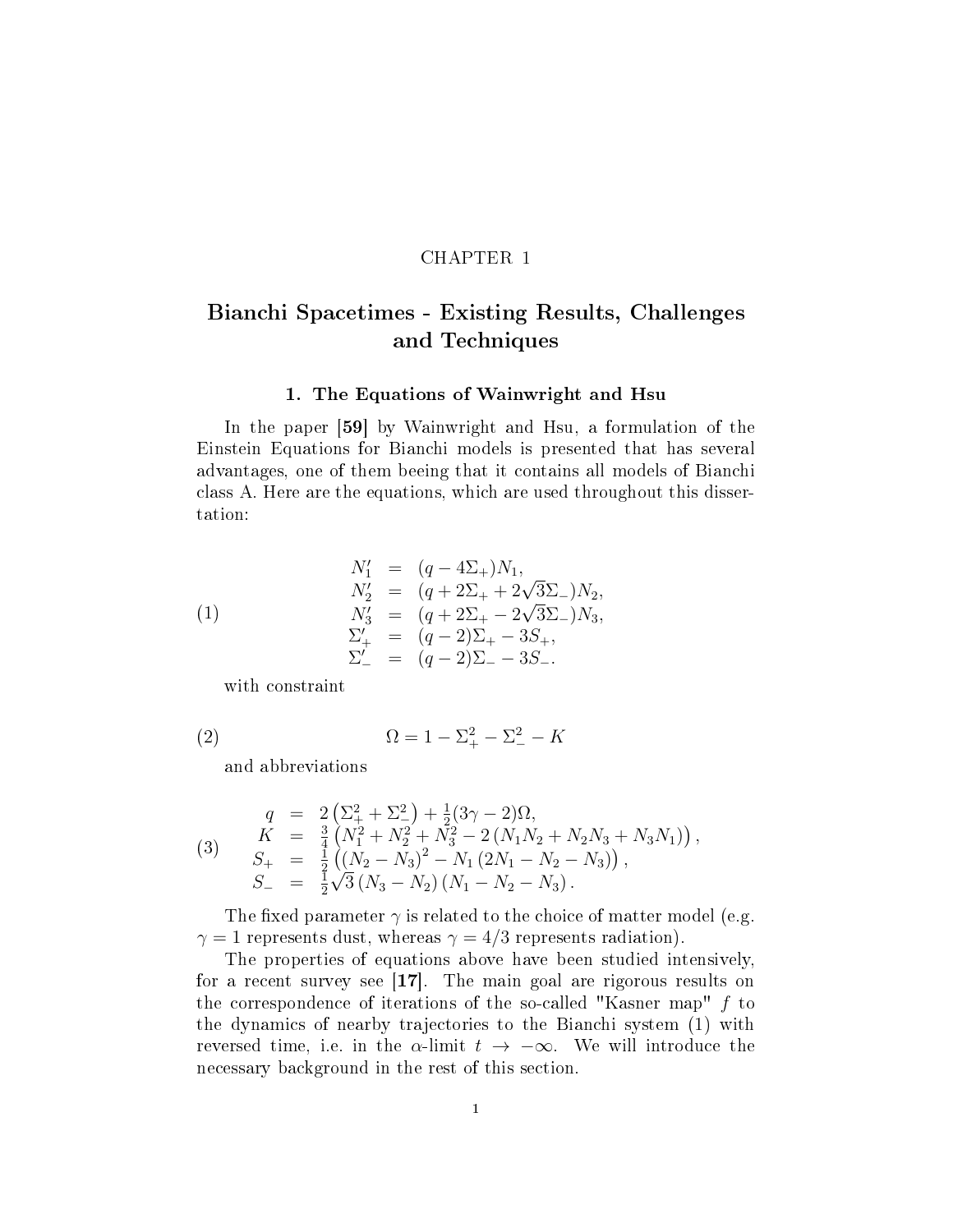| Bianchi Class | $N_1$  | $N_2$ | $N_3$ |
|---------------|--------|-------|-------|
|               |        |       |       |
| Н             |        | 0     | 0     |
| $VI_0$        | $\cup$ |       |       |
| $VII_0$       | $\Box$ |       |       |
| VIII          |        |       |       |
| IХ            |        |       |       |

1.1. Vacuum Models of Bianchi Class A. From now on, we will restrict ourselves to the vacuum case  $\Omega = 0$ . This yields a 4dimensional model, as we have five variables and one constraint:

DEFINITION 1.1. (Phase Space of the Vacuum Wainwright-Hsu ODEs)

$$
\mathcal{W} = \{ (N_1, N_2, N_3, \Sigma_+, \Sigma_-) \mid 0 = 1 - \Sigma_+^2 - \Sigma_-^2 - K \}
$$

As we are interested in the dynamics of the Bianchi system (1) with reversed time, i.e. in the  $\alpha$ -limit  $t \to -\infty$ , we will we denote by  $X^W$ the vector field corresponding to this time direction, for use in later chapters<sup>1</sup>. This means  $X^W$  stands for the vector field corresponding to the right side of  $(1)$ , multiplied by  $-1$ .

When we look at those equations, we observe that if  $N_1 = N_2$  $N_3 = 0$ , the vector field is zero, as  $K = 0$  and  $q = 2$  in this case. We denote by  $\mathcal{K} = \{N_1 = N_2 = N_3 = 0, \Omega = 0\}$  the resulting circle of equilibria: we obtain a circle because the constraint (2) reduces to  $\Sigma_{+}^{2} + \Sigma_{-}^{2} = 1$ . It is called the "Kasner circle", because the points  $p \in \mathcal{K}$ represent the Kasner solution of the Einstein Equations discussed in section ??.

In the classification of spatially homogenous models (based on the classification of 3-dimensional Lie-Algebras by Bianchi [5]), these are of Bianchi class I. One advantage of the Wainwright-Hsu equations is that they contain all models of Bianchi class A, with the signs of the  $N_i$  determining the type of Bianchi model, see the table above.

If we allow one of the  $N_i$  to be non-zero, the resulting half ellipsoids are called "Kasner caps":  $C_k = \{N_k > 0, N_l = N_m = 0, \Omega = 0\}$  with  ${k, l, m} = {1, 2, 3}$ . They consist of heteroclinic orbits to equilibria on the Kasner circle and are of Bianchi class II. The projections of the trajectories of Bianchi class-II vacuum solutions onto the  $\Sigma_{\pm}$ -plane yield straight lines connecting two points of the Kasner circle.

<sup>&</sup>lt;sup>1</sup>in the paper by Béguin [2], the equations are presented directly with time direction chosen towards the big bang, but we stick to the form of the equations used in the classic reference [59], and also in [42, 27].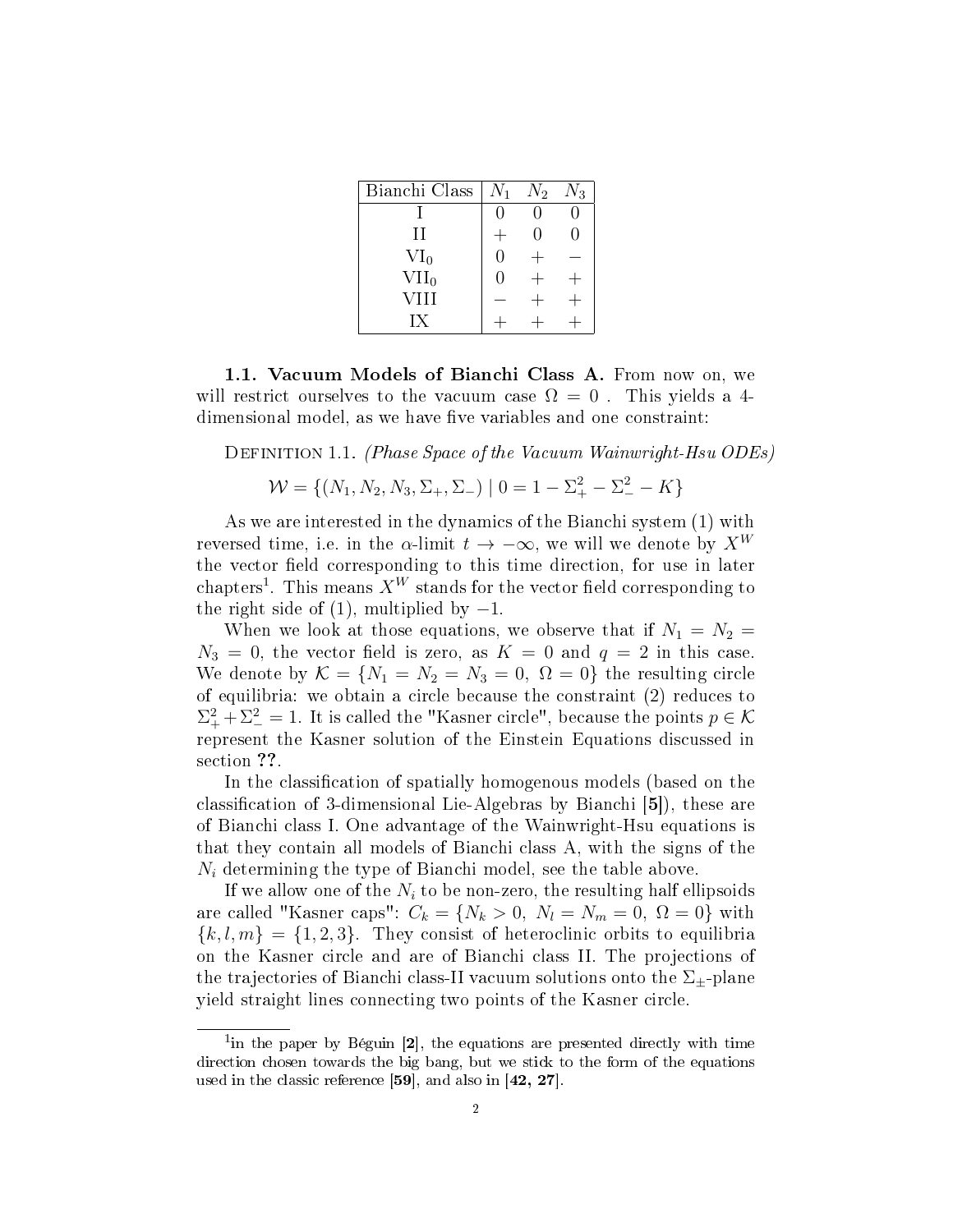These can be constructed geometrically in the following way: for a point  $p \in \mathcal{K}$  of the Kasner circle, identify the nearest corner of the circumscribed triangle, and draw the resulting line as illustrated in the picture below:



Observe that this works for any  $p \in \mathcal{K}$  except for the three points where the Kasner circle touches the circumscribed triangle, which we denote by  $T_1, T_2, T_3$  and refer to them as Taub points.

1.2. The Kasner Map. This leads to the definition of the socalled Kasner map  $f : \mathcal{K} \to \mathcal{K}$ . For each point  $p_+ \in (\mathcal{K} \setminus \{T_1, T_2, T_3\})$ there exists a Bianchi class-II vacuum heteroclinic orbit  $H(t)$  converging to  $p_+$  as  $t \to \infty$ . This orbit is unique up to reflection  $(N_1, N_2, N_3) \mapsto$  $(-N_1, -N_2, -N_3)$ . Its unique  $\alpha$ -limit p<sub>-</sub> defines the image of p<sub>+</sub> under the Kasner map

$$
(4) \t f(p_+) := p_-
$$

Including the three fixed points,  $f(T_k) := T_k$ , this construction yields a continuous map,  $f : \mathcal{K} \to \mathcal{K}$ . In fact f is a non-uniformly expanding map and its image  $f(\mathcal{K})$  is a double cover of  $\mathcal{K}$ , which can be seen directly from the geometric description given above.

For use in later chapters, let us denote by  $H_{p,f(q)}$  the heteroclinic Bianchi-II-orbit from  $p$  to its image point under the Kasner map  $f(q)$ and by  $H_B = \bigcup_{p \in B} H_{p,f(q)}$  the set of all heterclinic Bianchi-II-orbits connecting two basepoints in the set  $B \subset \mathcal{K}$ .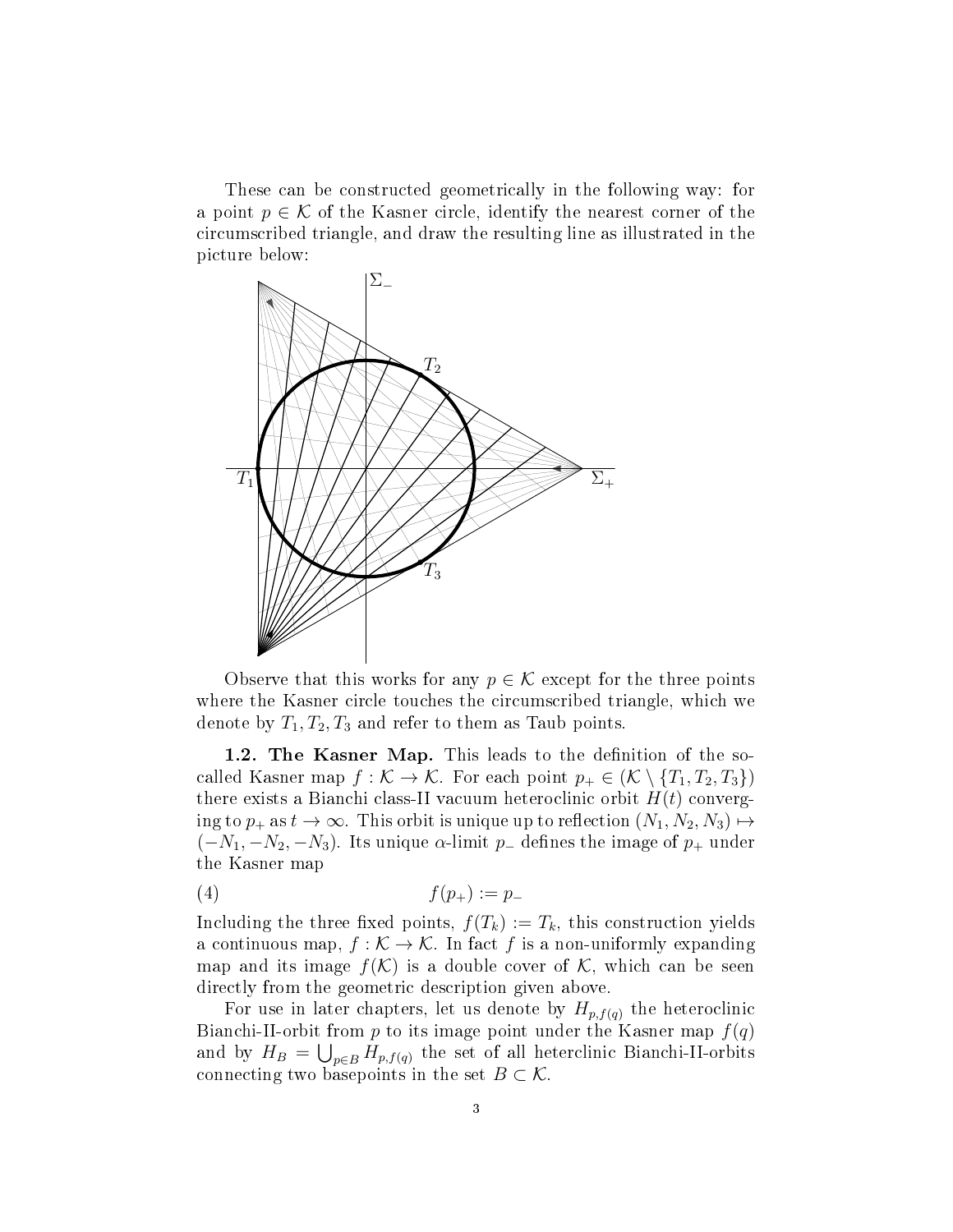We will now introduce the so-called Kasner-parameter  $u$ , as it is a convenient way to parametrize the Kasner circle. Let us divide the Kasner circle into six sectors and label them as follows:



The Kasner parameter ranges in  $[1,\infty]$ , where it holds that  $u =$  $\infty$  at the Taub point  $T_i$  and  $u = 1$  at the points  $Q_i$  shown in the picture. So for each value of  $u$ , we get an equivalence class of six points cooresponding to the  $p \in \mathcal{K}$  in each sector of the Kasner circle (except for the values  $u = \infty$  and  $u = 1$ , where the equivalence class consists only of three points). Expressed in  $u$ , the Kasner map has a very simple form:

$$
f(u) = \begin{cases} u - 1 & u \in [2, \infty] \\ \frac{1}{u - 1} & u \in [1, 2] \end{cases}
$$

In the picture below, the dynamics of the Kasner-map is shown: If you start close to a Taub point (meaning that u is large compared to 1), there are first "bounces" around this Taub point as the value of u is decreased by 1 in each step. Then, after the value of u has fallen below 2, there is a "excursion" to a different part of the Kasner circle: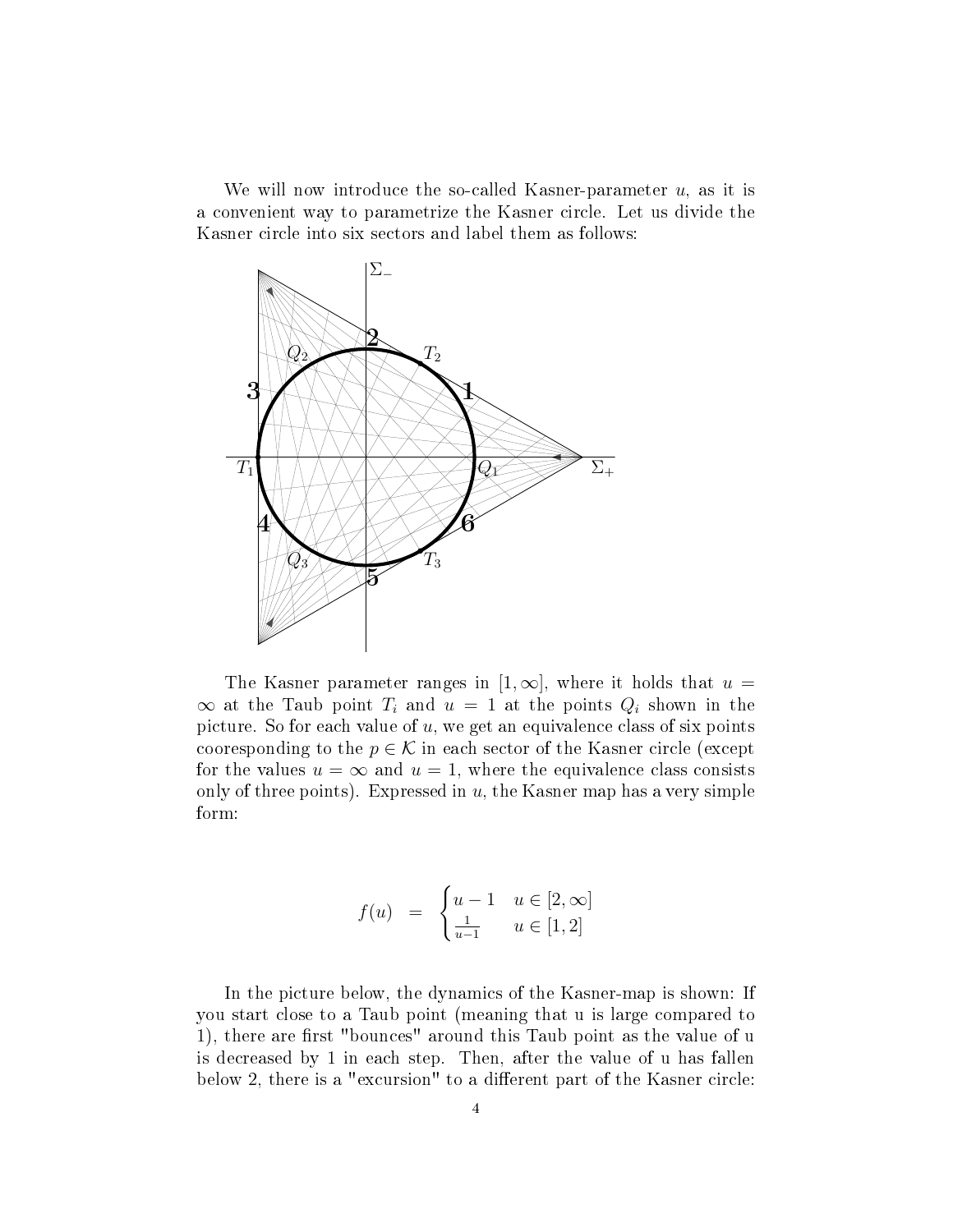

There is also an interesting connection to the Kasner solution described in section ??. Each sector of the Kasner circle corresponds to a permutation of the Kasner expontents  $p_i$ , which can be expressed in the Kasner parameter u:

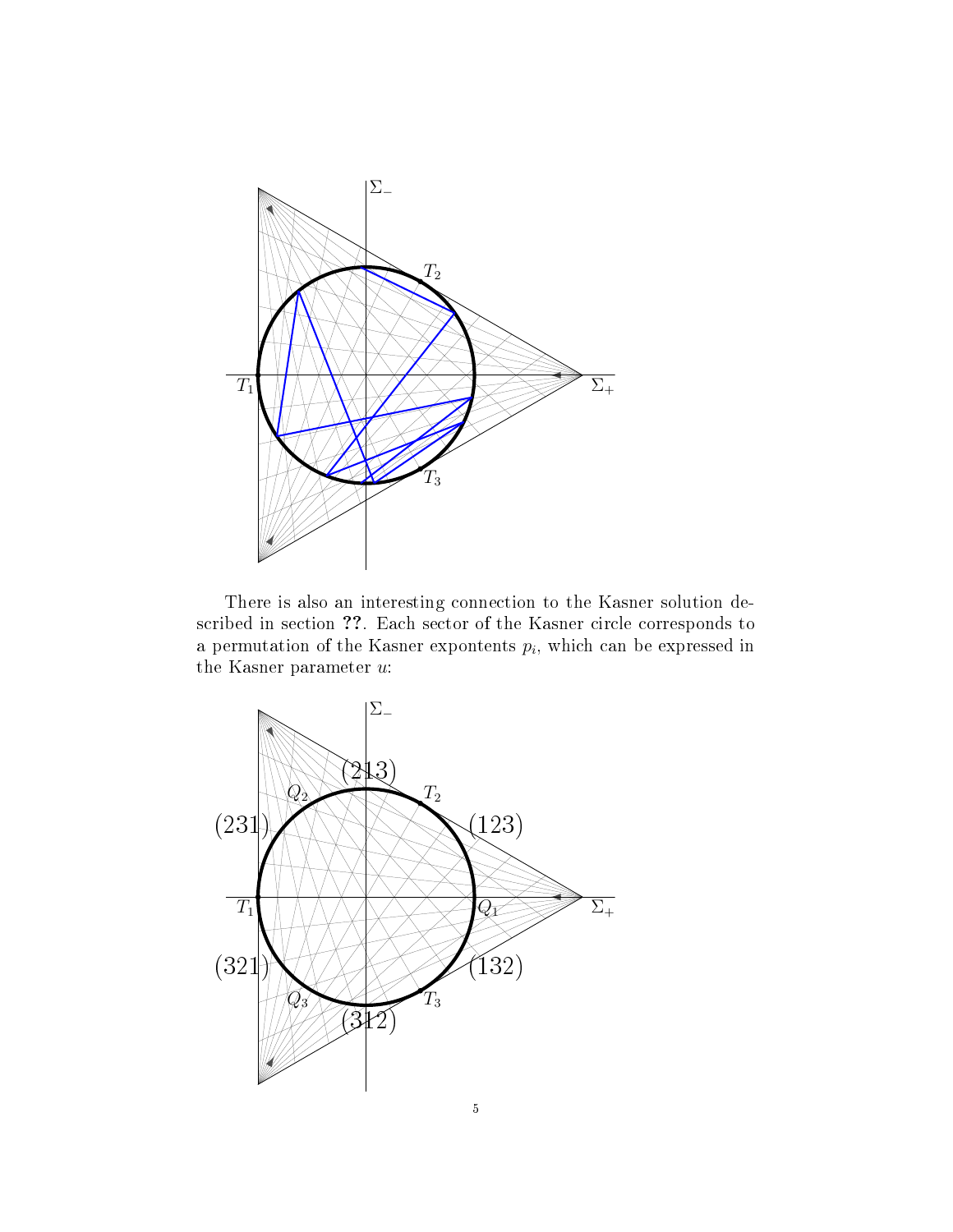where sector (321) means e.g. that  $p_3 < p_2 < p_1$  which fixes the formula for each of them. As an example, consider the sector 5 or (312) (for details see  $[17]$ , p.8):

$$
p_3 = \frac{-u}{1 + u + u^2}
$$

$$
p_1 = \frac{(u + 1)}{1 + u + u^2}
$$

$$
p_2 = \frac{u(u + 1)}{1 + u + u^2}
$$

We will need the formulas above, as they will allow us to express the eigenvalues of the linearized vector field at points of the Kasner circle in  $u$ , a key step for obtaining our results in the later chapters.

1.3. Eigenvalues in Terms of the Kasner Parameter  $u$ . When we linearize the vector field corresponding to equations  $(1)$  at points of the Kasner circle, we arrive at the following Matrix:

$$
\left(\begin{array}{cccccc}2-4\Sigma_+&0&0&0&0\\0&2+2\Sigma_++2\sqrt{3}\Sigma_-&0&0&0\\0&0&2+2\Sigma_+-2\sqrt{3}\Sigma_-&0&0\\0&0&0&3(2-\gamma)\Sigma_+^2&3(2-\gamma)\Sigma_+\Sigma_-\\0&0&0&3(2-\gamma)\Sigma_+\Sigma_-&3(2-\gamma)\Sigma_-^2\end{array}\right)
$$

.

and we can compute the following eigenvalues to eigenvectors  $\partial_{N_1},$  $\partial_{N_2},\,\partial_{N_3}$  tangential to the Bianchi class-II vacuum heteroclinics:

$$
\mu_1 = 2 - 4\Sigma_+, \n\mu_2 = 2 + 2\Sigma_+ + 2\sqrt{3}\Sigma_-, \n\mu_3 = 2 + 2\Sigma_+ - 2\sqrt{3}\Sigma_-
$$

In addition we have the trivial eigenvalue zero to the eigenvector  $-\Sigma_-\partial_{\Sigma_+}+\Sigma_+\partial_{\Sigma_-}$  tangential to the Kasner circle K. The fifth eigenvalue  $\mu_{\Omega} = 3(2-\gamma) > 0$  corresponds to the eigenvector  $\Sigma_+ \partial_{\Sigma_+} + \Sigma_- \partial_{\Sigma_-}$ transverse to the vacuum boundary  $\{\Omega = 0\}.$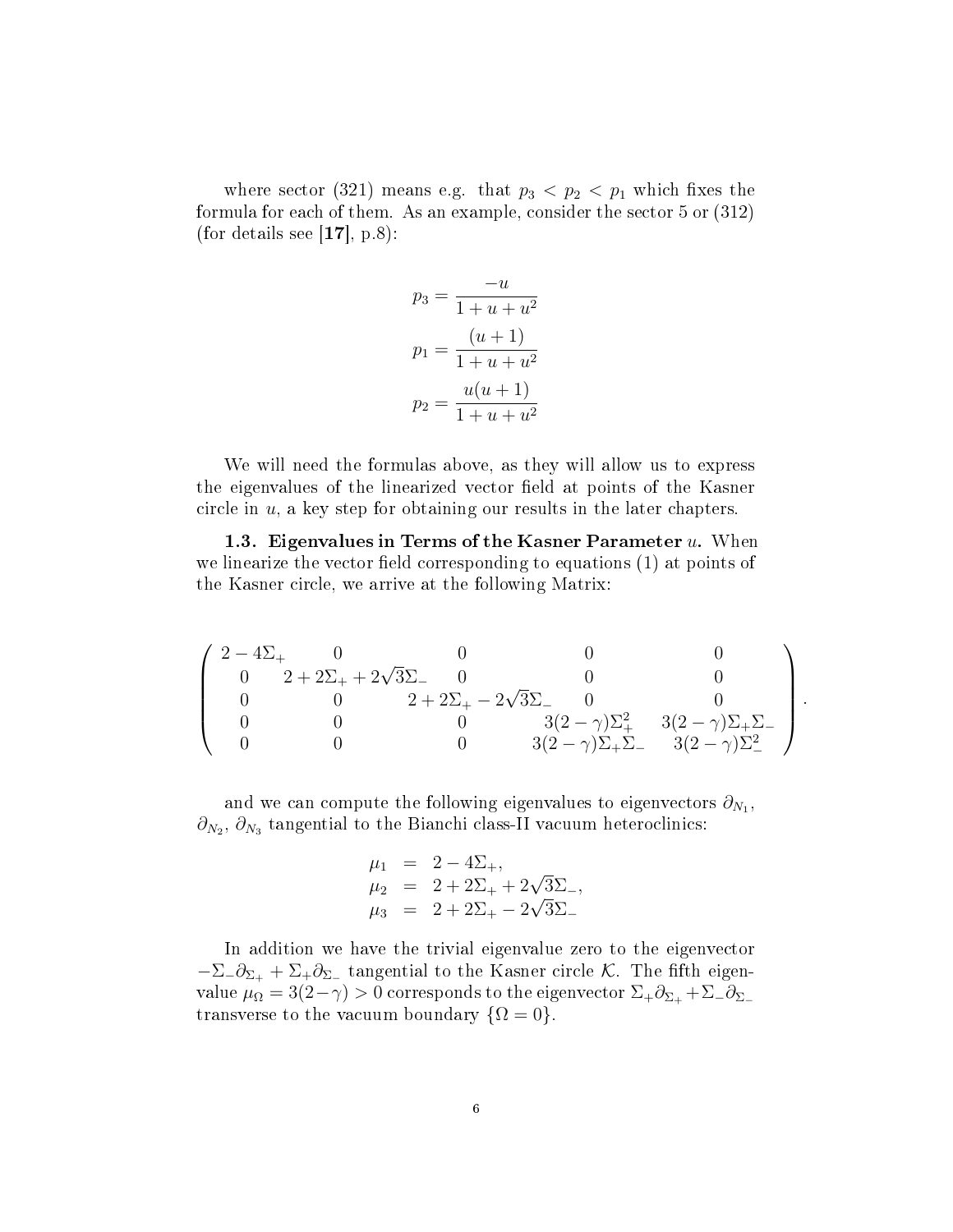Now we use that it is possible to express the  $\Sigma_{+/-}$ -variables in terms of the Kasner exponents  $p_i$  (see [17], p.7):

$$
\Sigma_{+} = -\frac{3}{2}p_1 + \frac{1}{2}
$$

$$
\Sigma_{-} = -\frac{\sqrt{3}}{2}(p_1 + 2p_2 - 1)
$$

Thus, we arrive at the following formulas for the eigenvalues expressed in u:

(5) 
$$
(\lambda_1, \lambda_2, \lambda_3) = \left(\frac{-6u}{1+u+u^2}, \frac{6(1+u)}{1+u+u^2}, \frac{6u(1+u)}{1+u+u^2}\right)
$$

As it holds that  $u \in [1,\infty]$ , we observe that at each point of the Kasner circle, there is one negative and two positive eigenvalues. But recall that we are interested in the time-direction  $t \to -\infty$ . The negative eigenvalue is unstable towards the past, while the two positive eigenvalues are stable in backwards-time. This means that for our vector field  $X^W$  (which has the time-direction already reversed, see beginning of section 1.1) there is one unstable eigenvalue  $\lambda_u$  and two stable eigenvalues  $\lambda_s, \lambda_{ss}$ , at a point of the Kasner circle. Away from the Taub points it also holds that:

$$
|\lambda_u| < |\lambda_s| < |\lambda_{ss}|
$$

Finally, also note that in Bianchi IX, the situation in different sectors of the Kasner-circle only differs by a permutation of those 3 formulas for the eigenvalues. This makes it easy to examine the question of resonances of the eigenvalues, which we are trying to exclude when linearizing the vector field.

However, we will also deal with Bianchi  $VI^*_{-1/9}$  later, and there the situation is more complicated as the formulas for the eigenvalues at points on the Kasner circle do depend on the sector, so in order to check for resonances, a lot of cases have to be considered. This will be done in chapter 2. In the next section, we will introduce the equations for Bianchi  $VI^*_{-1/9}$ , which is of class B and not covered by the equations of Wainwright and Hsu.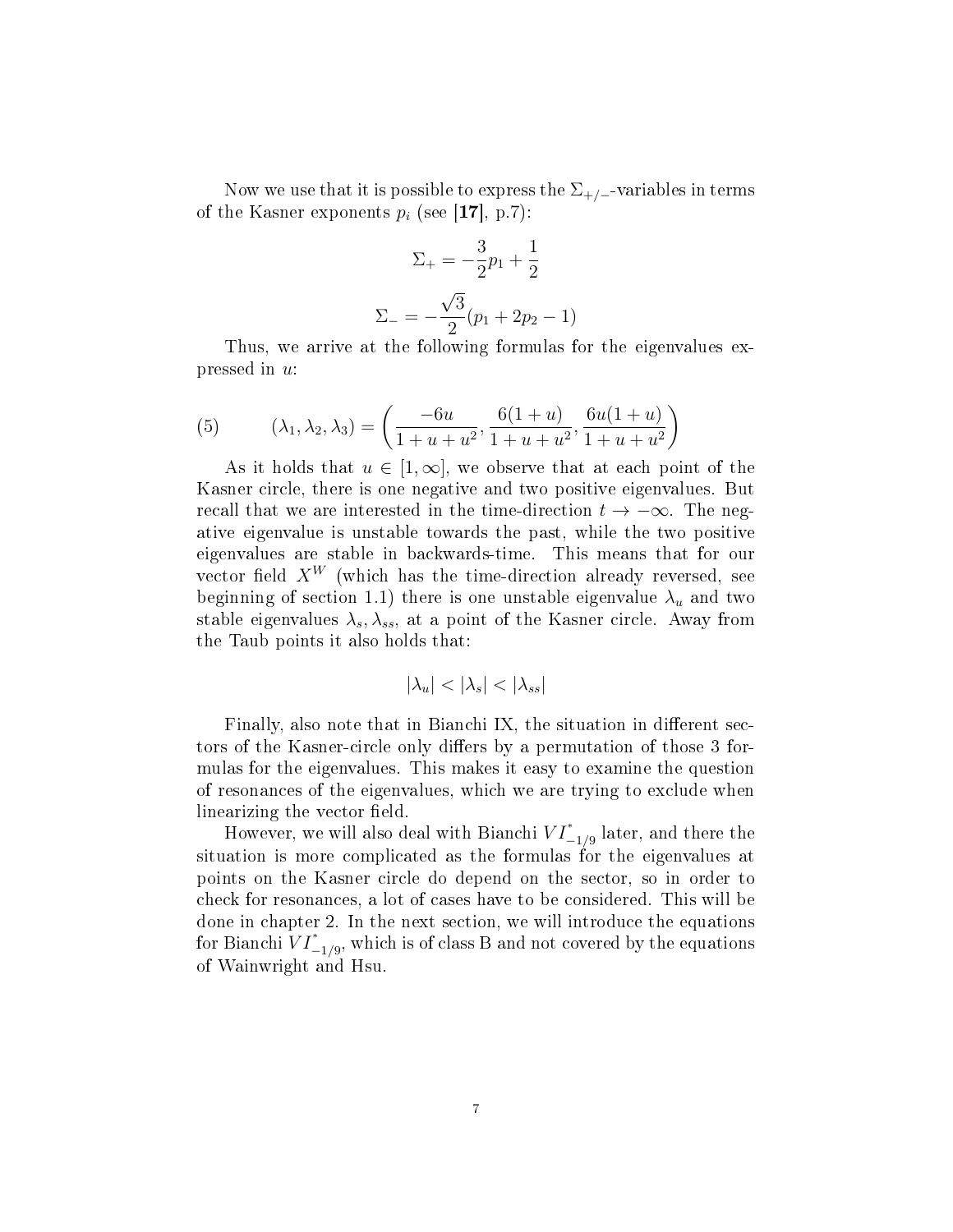### 2. Bianchi  $VI^*_{-1/9}$

We now present the equations for Bianchi  $VI^*_{-1/9}$ , which is the most general model in Bianchi class B, and has a crucial importance for inhomogenous cosmologies (see e.g. [21]):

(6) 
$$
\Sigma'_{+} = (q-2)\Sigma_{+} + 3\Sigma_{2}^{2} - 2N_{-}^{2} - 6A^{2}
$$

(7) 
$$
\Sigma'_{-} = (q-2)\Sigma_{-} - \sqrt{3}\Sigma_{2}^{2} + 2\sqrt{3}\Sigma_{\times}^{2} - 2\sqrt{3}N_{-}^{2} + 2\sqrt{3}A^{2}
$$

(8) 
$$
\Sigma'_{x} = (q - 2 - 2\sqrt{3}\Sigma_{-})\Sigma_{x} - 8N_{-}A
$$

(9) 
$$
\Sigma_2' = (q - 2 - 3\Sigma_+ + \sqrt{3}\Sigma_-)\Sigma_2
$$

(10) 
$$
N'_{-} = (q + 2\Sigma_{+} + 2\sqrt{3}\Sigma_{-})N_{-} + 6\Sigma_{\times}A
$$

$$
(11)\qquad \qquad A^{'} = (q + 2\Sigma_{+})A
$$

Abbreviations:

(12) 
$$
q = 2\Sigma^2 + \frac{1}{2}(3\gamma - 2)\Omega
$$

(13) 
$$
\Sigma^2 = \Sigma_+^2 + \Sigma_-^2 + \Sigma_2^2 + \Sigma_\times^2
$$

Constraints:

(14) 
$$
\Omega = 1 - \Sigma^2 - N_-^2 - 4A^2
$$

(15) 
$$
g = (\Sigma_{+} + \sqrt{3}\Sigma_{-})A - \Sigma_{\times}N_{-} = 0
$$

Auxilliary Equations:

(16) 
$$
\Omega' = [2q - (3\gamma - 2)]\Omega
$$

(17) 
$$
g' = 2(q + \Sigma_{+} - 1)g
$$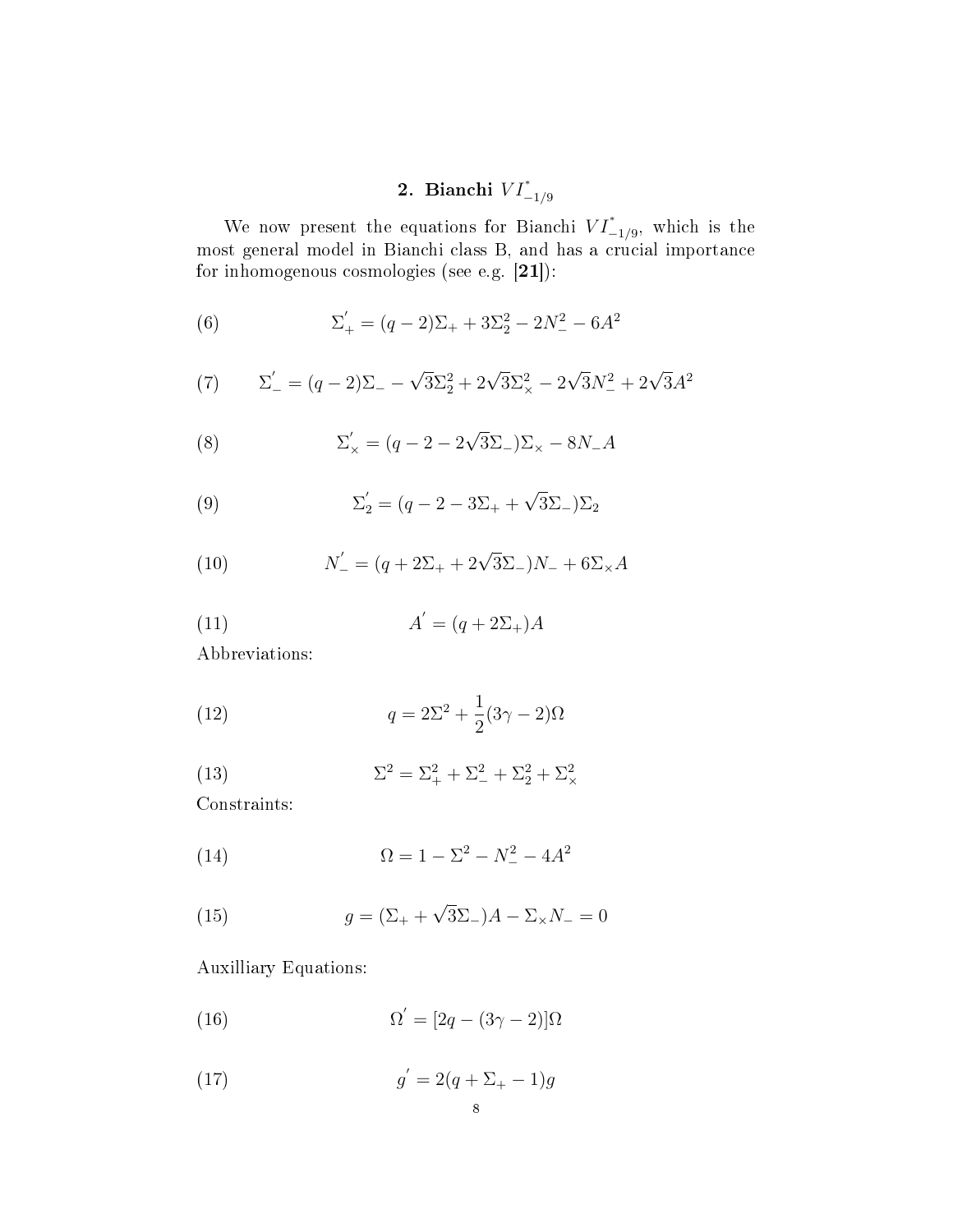Note that the auxilliary equations (21) and (22) follow from  $(11) - (16)$ and show the invariance of  $\Omega = 0$  and  $q = 0$ , where  $\Omega = 0$  results in the vacuum equations.

We define the phase space for vacuum Bianchi  $VI^*_{-1/9}$  again by requiring that the constraints  $(14)$  and  $(15)$  are satisfied. This time, we have six variables and two constraints, yielding again a 4-dimensional state space for the Vacuum models, as in Bianchi IX before.

DEFINITION 1.2. (Phase Space for Vacuum Bianchi VI $_{-1/9}^*$ )

 $\mathcal{B} = \{\Sigma_+,\Sigma_-,\Sigma_\times,\Sigma_2,N_-,A) \mid 0 = 1-\Sigma^2 - N_-^2 - 4 A^2 \text{ and } g = 0\}$ 

The equations have been analysed in [21], we give here only a very brief overview about the similarities and differences of Bianchi  $VI^*_{-\frac{1}{9}}$ compared to Bianchi IX that are relevant for our own research (see chapter 2).

When we look at the equations, we observe there is also a Kasner circle of fixed points:  $\mathcal{K} = \{\Sigma_{\times} = \Sigma_{2} = N_{-} = A = 0\}$ , leading again to  $\Sigma_{+}^{2} + \Sigma_{-}^{2} = 1$ . Similar to Bianchi IX, we can define caps of heteroclinic orbits connecting points of K, but Bianchi  $VI_{-\frac{1}{9}}^*$  is less symmetric than Bianchi IX. The transitions can be illustrated as follows:



We have the following caps of heteroclinic orbits:

- $C_{N_-} = \{\Sigma_{\times} = \Sigma_2 = A = 0\}$ , which represent transitions in the variable N−, i.e. curvature transitions. This means the Kasner parameter u changes according to the Kasner map as explained in section 1.2 for Bianchi IX.
- $C_{\Sigma_{\times}} = {\Sigma_2 = N_{-} = A = 0}$ , which represent transitions in the variable  $\Sigma_x$ , i.e. a frame transition. This means the Kasner parameter  $u$  is not changed by the transition, it rather connects two points of  $K$  that are in the same equivalence class with the same  $u$  in different sectors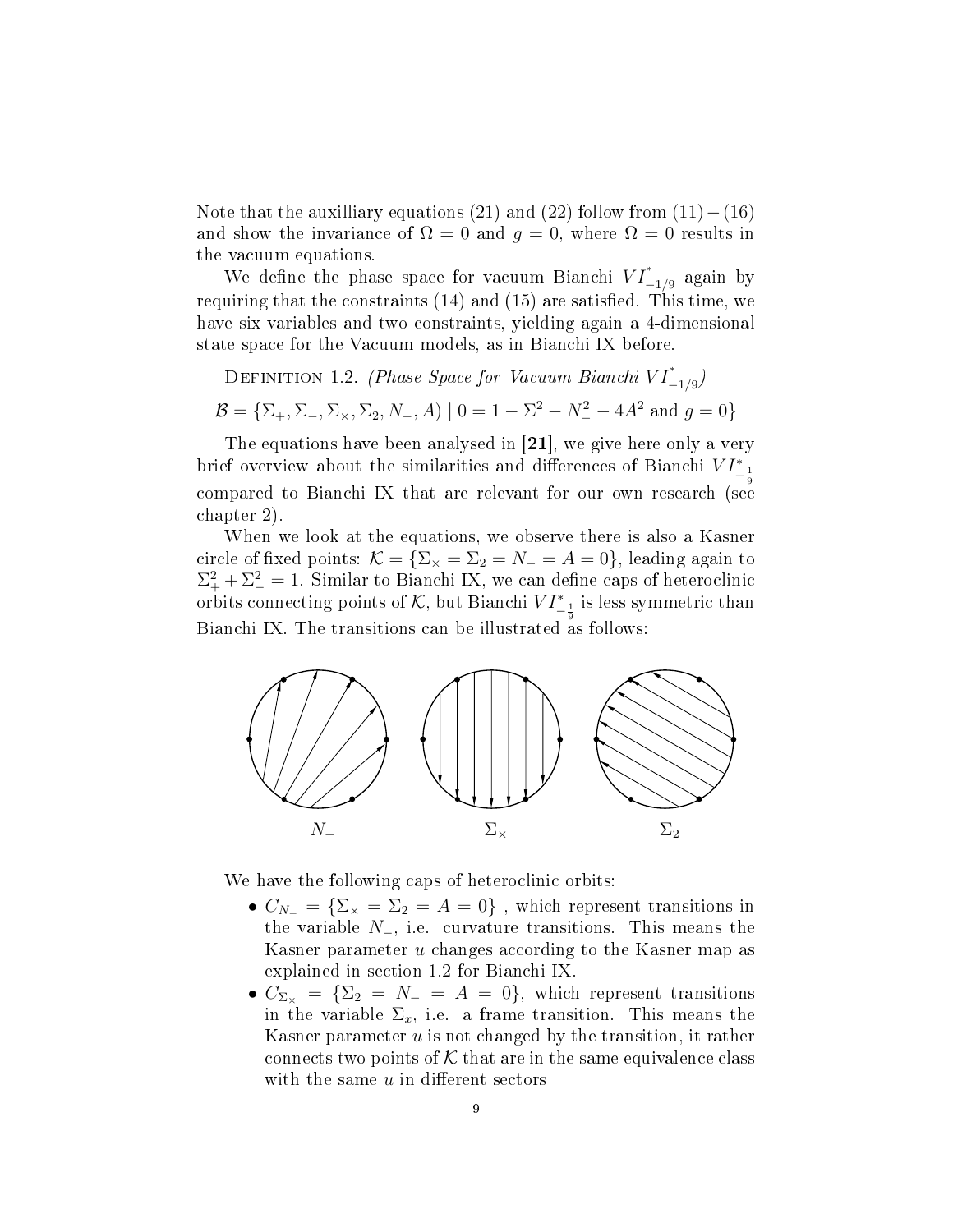•  $C_{\Sigma_2} = {\Sigma_\times} = N_- = A = 0$ } which represent transitions in the variable in the variable  $\Sigma_2$ , also a frame transition.

In addition to the traditional curvature transition in the variable N<sup>−</sup> similar to those that also appear in Bianchi class A, we also observe frame transitions of two types, for the variables  $\Sigma_{\times}$  and  $\Sigma_{2}$ . The fact that the frame transition do not change  $u$  can be seen from the fact that the projections of the heteroclinic orbits on the  $(\Sigma_{+}, \Sigma_{-})$ -plane are parallel lines, and the (inverse) distance to the Taub points (which is one way to interpret  $u$ ) stays the same after the transition.



Similar to what we did in Bianchi IX, we will also find expressions for the eigenvalues of the transition-variables in terms of the Kasner parameter u. This will be done in chapter 2.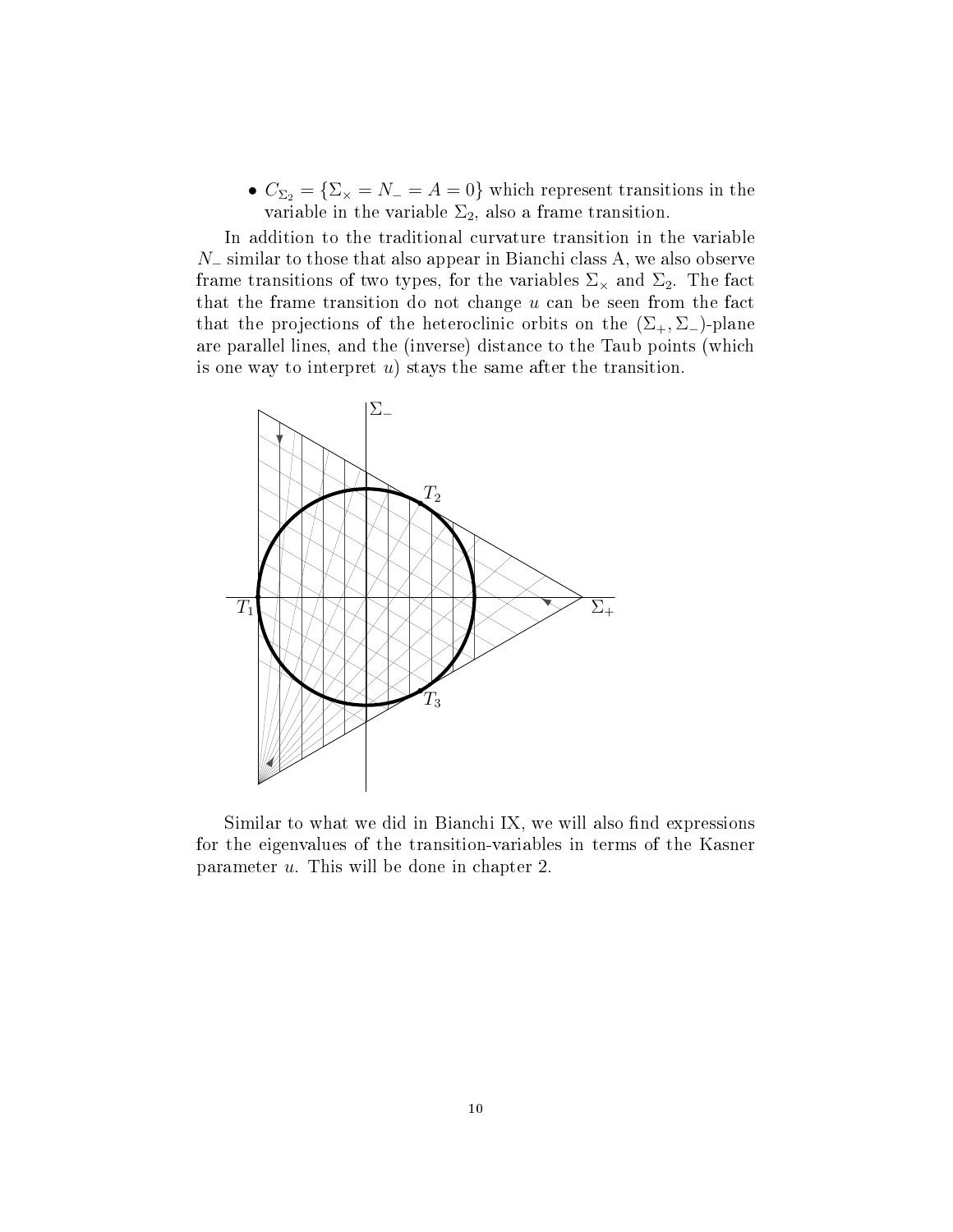### 3. Existing Results in Bianchi  $IX$  and Difficulties in Bianchi  $\, {\bf B} \,$

Historically, the chaotic oscillations in Bianchi models have first been observed in the Bianchi IX model, see [29, 3, 4]. It is also known under the name "Mixmaster", a term coined by Misner  $|34|$ . The first rigorous theorem on the ancient dynamics in Bianchi IX was proved by Ringström [42], based on earlier results by Rendall [39]. For a recent survey on the "Facts and Beliefs" concerning the Mixmaster model, see  $[17]$ .

One important research question is relating properties of the Kasner map (which is known to be chaotic, see e.g. the chapter 11 in the book [58]) to the real dynamics in Bianchi models. This can be seen as making the BKL-conjecture rigorous for spatially homogenous spacetimes, i.e. by proving the "oscillatory" (and possibly also the "vacuum") part in a case where the model is already "local".

In Bianchi IX, there exist such rigorous convergence results by Liebscher et al [27], Béguin [2], and Reiterer/Trubowitz [38]. For Bianchi  $VI_0$  with a magnetic field as matter, there have been recent results by Liebscher, Rendall and Tschapa [28].

Until today, there exist no rigorous convergence results for Bianchi  $VI^*_{-1/9}$ , which is of class B (see chapter ??, section ??). The reason for this is that Bianchi  $VI^*_{-1/9}$  is more difficult than Bianchi class A. One example is that in Bianchi IX, the normal hyperbolicity of the Kasner circle fails only at the three Taub points, while in Bianchi  $VI^*_{-1/9}$  this is true for all of the six points that mark the borders of the sectors of the Kasner circle dened in section 1. Also there are non-unique heteroclinic chains because of multiple unstable eigenvalues for some sectors of the Kasner circle, marked in red in the picture below. We will discuss this matter further in chapter 2.

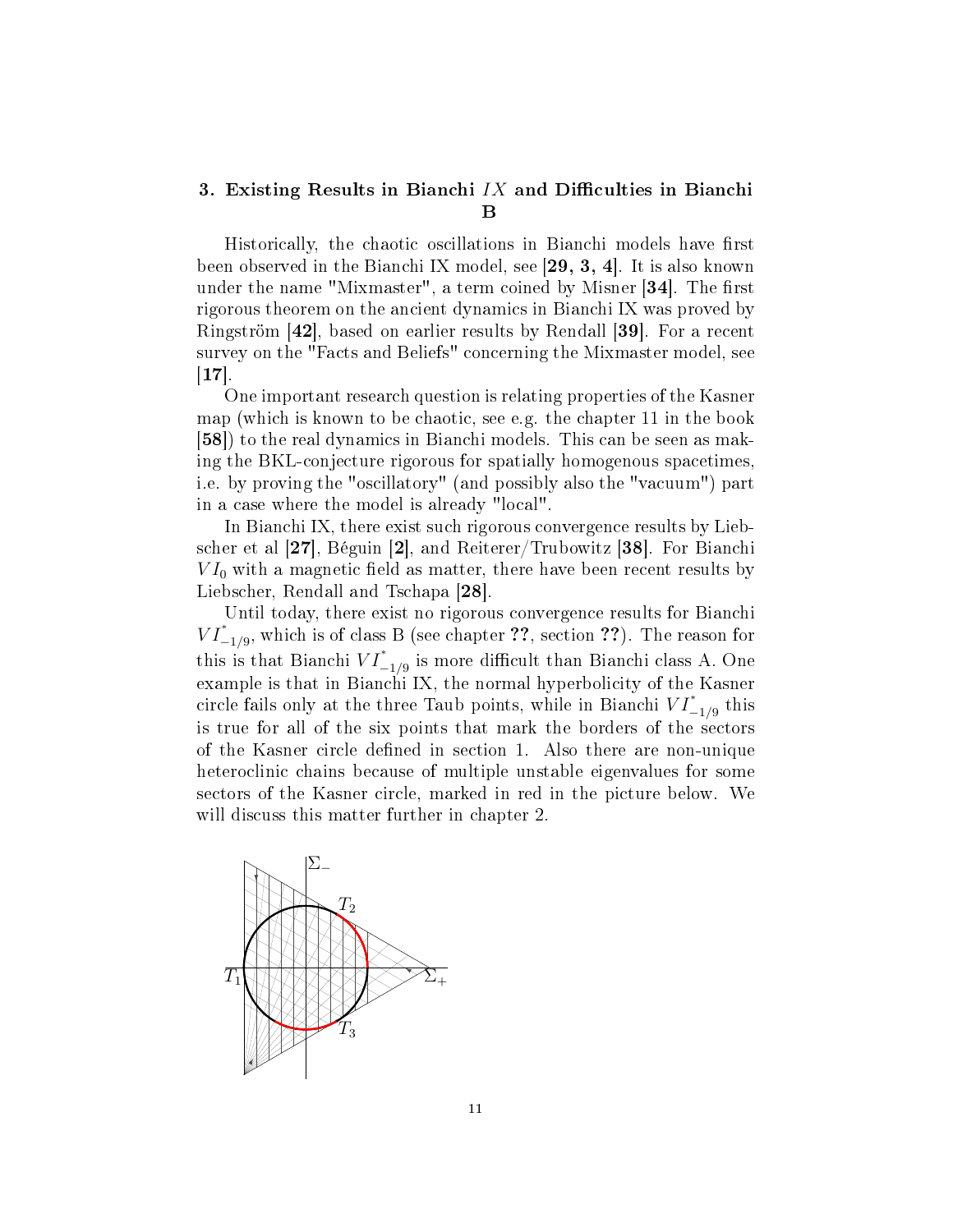### CHAPTER 2

## Combined Linear Local Passage at the 18-cycle in Bianchi  $VI^*_{-1/9}$

In this section, we show how some of the techniques developed in the chapter before can be applied to Bianchi  $VI^*_{-1/9}$ , where no rigorous convergence result exists to date. We construct an example for a periodic heteroclinic chain in Bianchi  $VI^*_{-1/9}$  that allows Takens Linearization at all Base points. It will turn out to be a "18-cycle", i.e. involving a heteroclinic chain of 18 different base points at the Kasner circle. We then show that the combined linear local passage at the 18-cycle is a contraction. This qualifies it as a possible candidate for proving a rigorous convergence theorem in Bianchi  $VI^*_{-1/9}$ .

The situation in Bianchi  $VI^*_{-1/9}$  is more involved than in Bianchi IX, as there are sectors of the Kasner circle with more than one unstable eigenvalue (towards the big bang, the time direction we are interested in). This means that even by starting with the same Kasner-parameter, one can have different realizations in terms of heteroclinic chains.

If we label the six sectors of the Kasner circle counter-clockwise as it is often done in Bianchi models (starting in the positive quadrant), this is true e.g. for sector 5, which is part of the 18-cycle. In the graphics below, the sectors with multiple unstable eigenvalues are marked in red color. The different families of heteroclinic orbits in Bianchi  $VI^*_{-1/9}$  are illustrated by the lines in light gray in the background (see chapter 1, section 2 for details):

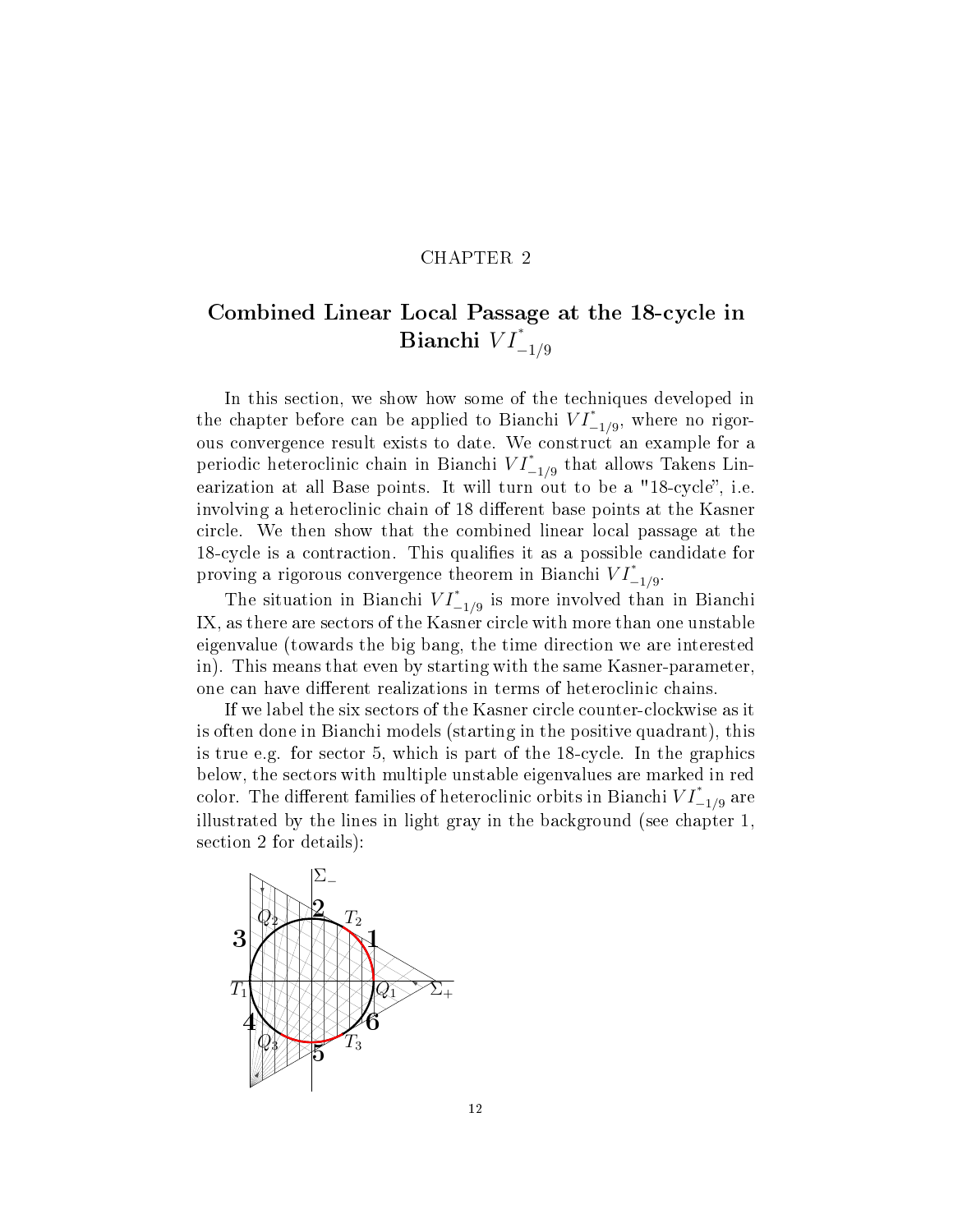We will illustrate this ambiguity that can arise from the same continued fraction development  $u = \begin{bmatrix} 3, 5, 3, 5, \dots \end{bmatrix}$  by showing two possible "18-cycles" (details are discussed in section 3.1):

- the "classic" 18-cycle, with sector sequence  $54343-425-43434343-$ 425, where we go "left" to sector 4 both times in sector  $5$
- $\bullet$  the "advanced" 18-cycle, with sequence 5634342-543434343425, where we go first "right" to sector 6, and the second time "left" to sector 4

The graphics below shows the "advanced 18 cycle" starting in sector 5. The bounces around the Taub-point can be seen clearly - the blue color shows the part with 3 bounces, while the purple color exhibits 5 bounces. The label "advanced 18-cylce" means that we first follow the blue part of the heteroclinic chain and then the purple one, reflecting our choice of  $u=[3,5,3,5,...]$ .



Now we are in a position to state the two main results of this chapter:

THEOREM 2.1. Both the classic and the advanced 18-cycle allow Takens-Linearization at all base points.

Lemma 2.2. The Combined Linear Local Passage at the classic 18 cycle is a contraction.

The proof of these results is the aim of this chapter, and we will now comment a little on how the rest of chapter is organized.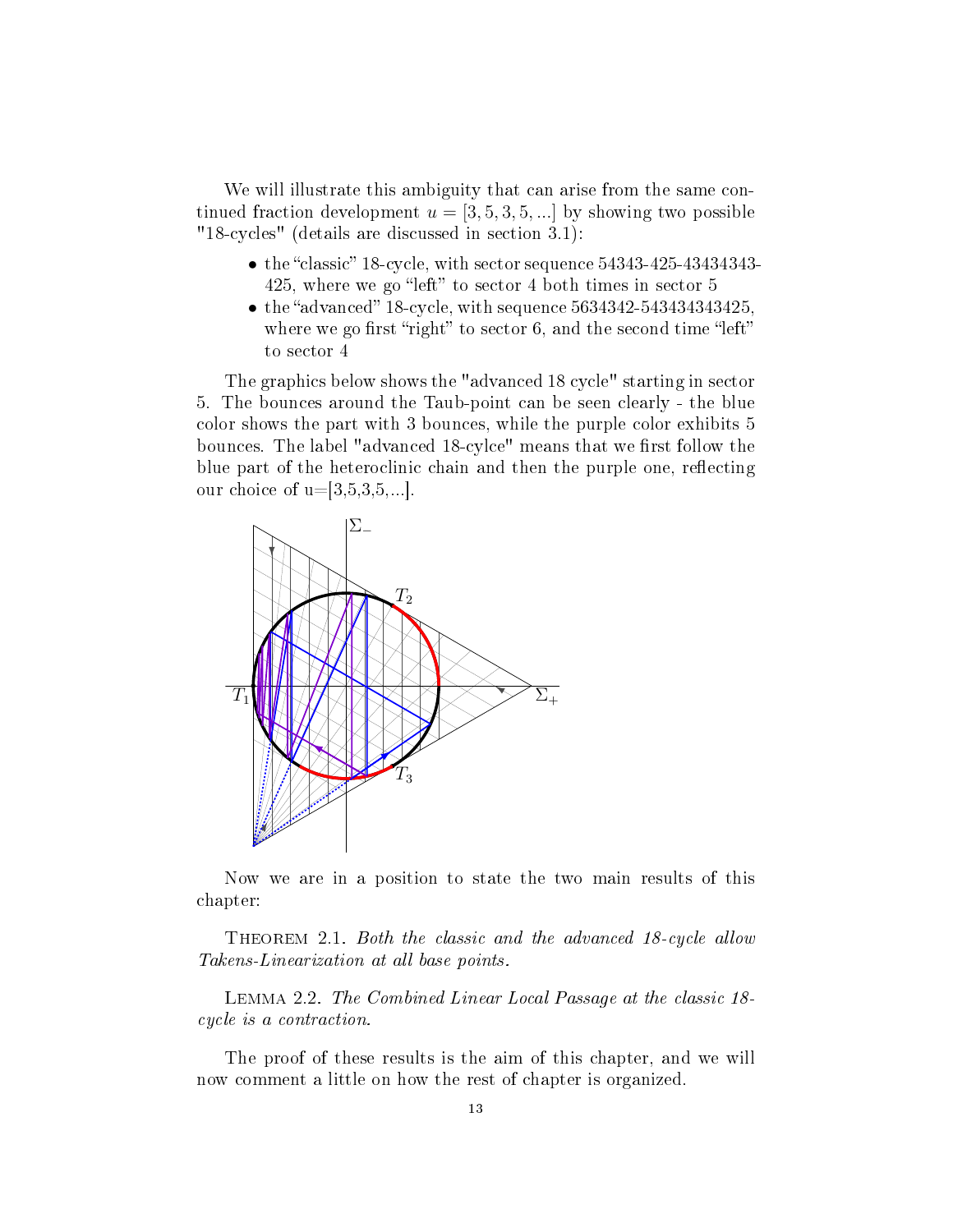In order to illustrate our approach, we start by considering the 3 cycle in Bianchi  $VI^*_{-1/9}$ , as it is easier to handle and the method we develop applies also to longer cycles.

First we derive the formulas for the relevant eigenvalues of the linearized vector field at the base-points of the 3-cycle in Bianchi  $VI^*_{-1/9}$ in terms of the Kasner Parameter u. We then consider the Combined Linear Local Passages and Takens Linearization at the 3-cycle. We are able to show that the Sternberg Non-Resonance Conditions are not satisfied for the 3-cycle, but they are satisfied for the 18-cycles.

This means that both the classic and the advanced 18-cycles are periodic heteroclinic chains in Bianchi  $VI^*_{-1/9}$  that allow Takens Linearization at all of their Base points. In addition, we give evidence that the Combined Linear Local Passage at the classic 18-cycle is a contraction. This qualifies it as a candidate for proving a rigorous convergence theorem in Bianchi  $VI^*_{-1/9}$ .

In order to progress further and turn Lemma 2.2 into a rigorous convergence theorem, a better understanding of the global passages in Bianchi  $VI^*_{-1/9}$  is necessary. We will comment on possible ideas how to do this in the section "Conclusion and Outlook".

As the formulas for the eigenvalues at points on the Kasner circle in Bianchi  $VI^*_{-1/9}$  depend on the sector, many cases have to be checked. That's why we use Mathematica in order to do the necessary computations for the 18-cycles (see Appendix 1).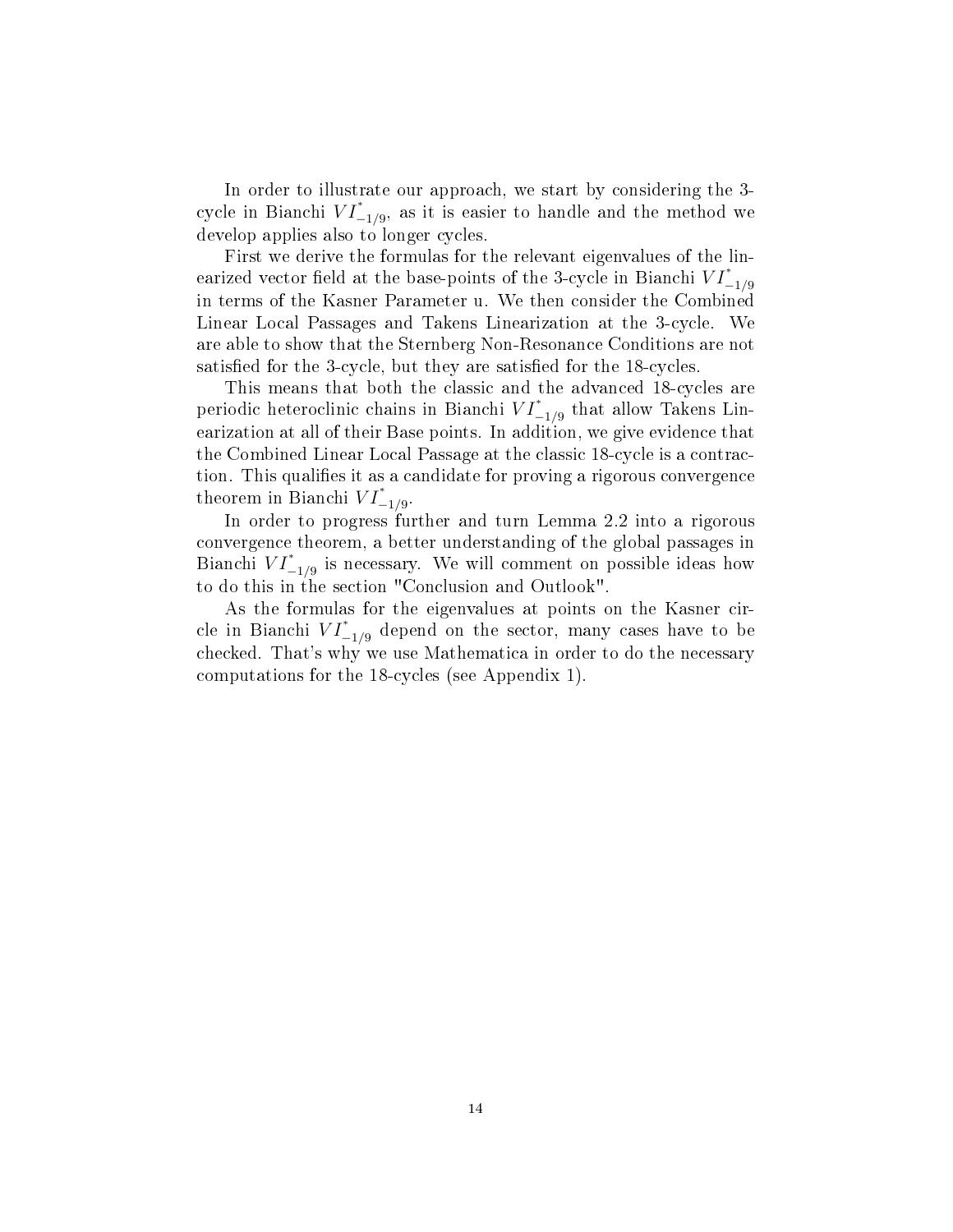#### 1. Eigenvalues in Terms of the Kasner Parameter u

1.1. General Formulas for Points on the Kasner Circle. At first, we recall that in Bianchi IX, the formula for the eigenvalues of the linearized vector field at points of the Kasner circle have an easy expression in terms of the Kasner parameter u, compare section 1, equation  $(5)$ . In Bianchi IX, the situation in different sectors of the Kasner-circle only differs by a permutation of those 3 formulas for the eigenvalues (see [17], p.8), which does not matter for the question of resonances.

But in Bianchi  $VI^*_{-1/9}$ , the situation is more complicated. Here, the formulas for the eigenvalues at points on the Kasner circle do depend on the sector, so in order to check for resonances, a lot of cases have to be considered. Each sector corresponds to a permutation of the Kasner expontents  $p_i$ , where sector (321) means e.g. that  $p_3 < p_2 < p_1$  which fixes the formula for each of them. For this is it important to note that  $u \in [1,\infty]$ . As an example, consider the sector 5 or (312), compare section 1):

$$
p_3 = \frac{-u}{1+u+u^2}
$$

$$
p_1 = \frac{(u+1)}{1+u+u^2}
$$

$$
p_2 = \frac{u(u+1)}{1+u+u^2}
$$

The general formuals for the relevant eigenvalues (i.e.  $\lambda_{\times}$ ,  $\lambda_{2}$ ,  $\lambda_{-}$  corresponding to the variables involved in the heteroclinic chain:  $\Sigma_{\times}$ ,  $\Sigma_{2}$ ,  $N-$ , see section 2) in terms of  $\Sigma_+$ ,  $\Sigma_-$ resp. the  $p_i$  are (see [17], p.7):

$$
\Sigma_{+} = -\frac{3}{2}p_1 + \frac{1}{2}
$$
  

$$
\Sigma_{-} = -\frac{\sqrt{3}}{2}(p_1 + 2p_2 - 1)
$$
  

$$
\lambda_{\times} = -2\sqrt{3}\Sigma_{-}
$$
  

$$
\lambda_{2} = -3\Sigma_{+} + \sqrt{3}\Sigma_{-}
$$
  

$$
\lambda_{-} = 2 + 2\Sigma_{+} + 2\sqrt{3}\Sigma_{-}
$$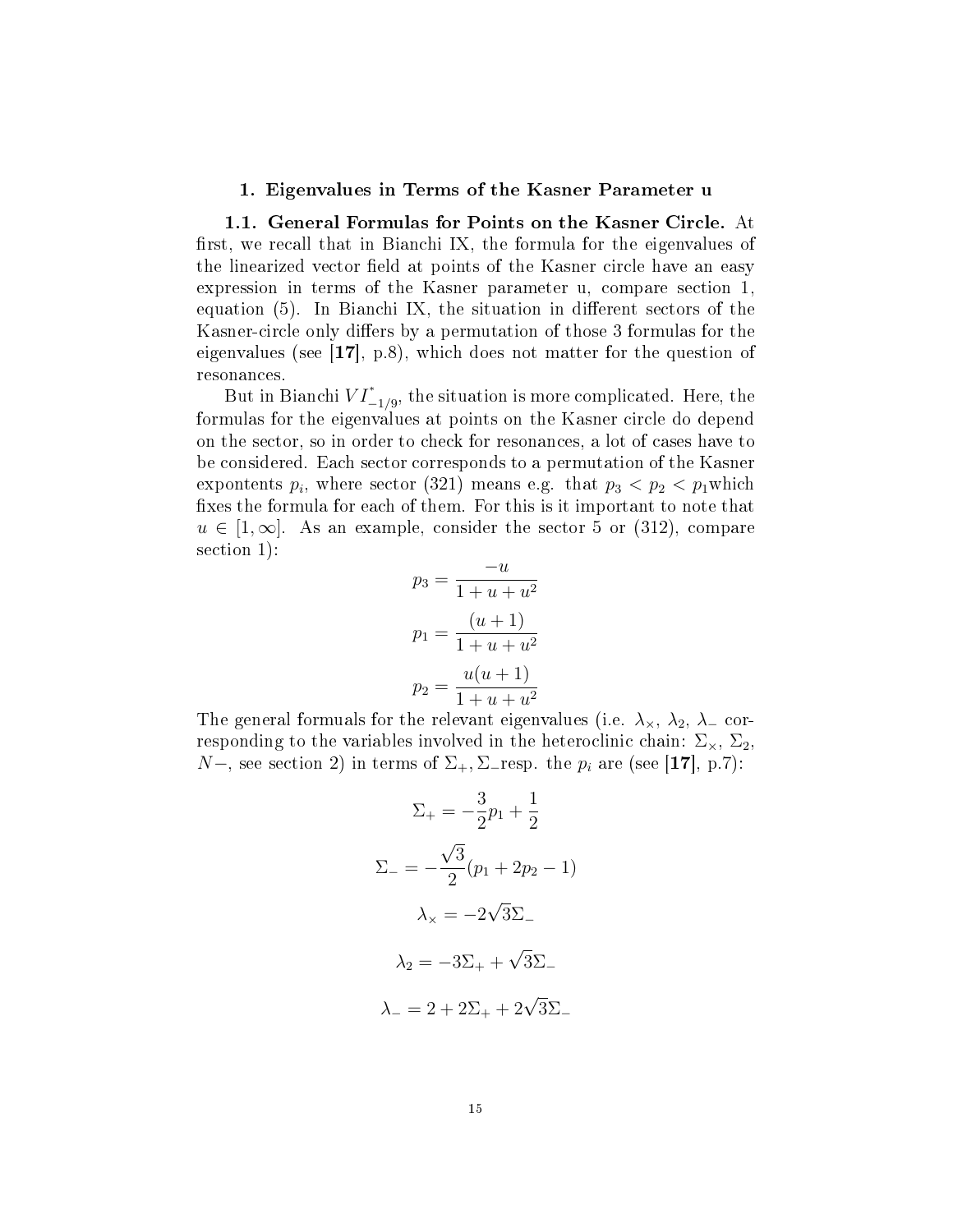1.2. Eigenvalues at the 3-Cycle. In the following, we present the formulas for the sectors that are involved in the 3-cycle with  $u =$ golden mean  $=\frac{1+\sqrt{5}}{2}$  $\frac{1-\sqrt{5}}{2}$  and the sector-sequence "5-1-2-5". For the other sectors, similar formulas can be derived analogously (see Appendix 1.2).

Base Point  $B_1$  in sector 5, i.e. (312).

$$
\lambda_2 = \frac{3 - 3u^2}{1 + u + u^2}
$$

$$
\lambda_{\times} = \frac{6u + 3u^2}{1 + u + u^2}
$$

$$
\lambda_{-} = \frac{-6u}{1 + u + u^2}
$$

Base Point  $B_2$  in sector 1, i.e. (123).

$$
\lambda_2 = \frac{-3 - 6u}{1 + u + u^2}
$$

$$
\lambda_{\times} = \frac{3 - 3u^2}{1 + u + u^2}
$$

$$
\lambda_{-} = \frac{6u + 6u^2}{1 + u + u^2}
$$

Base Point  $B_3$  in sector 2, i.e. (213).

$$
\lambda_2 = \frac{3 + 6u}{1 + u + u^2}
$$

$$
\lambda_{\times} = \frac{-6u - 3u^2}{1 + u + u^2}
$$

$$
\lambda_{-} = \frac{6u + 6u^2}{1 + u + u^2}
$$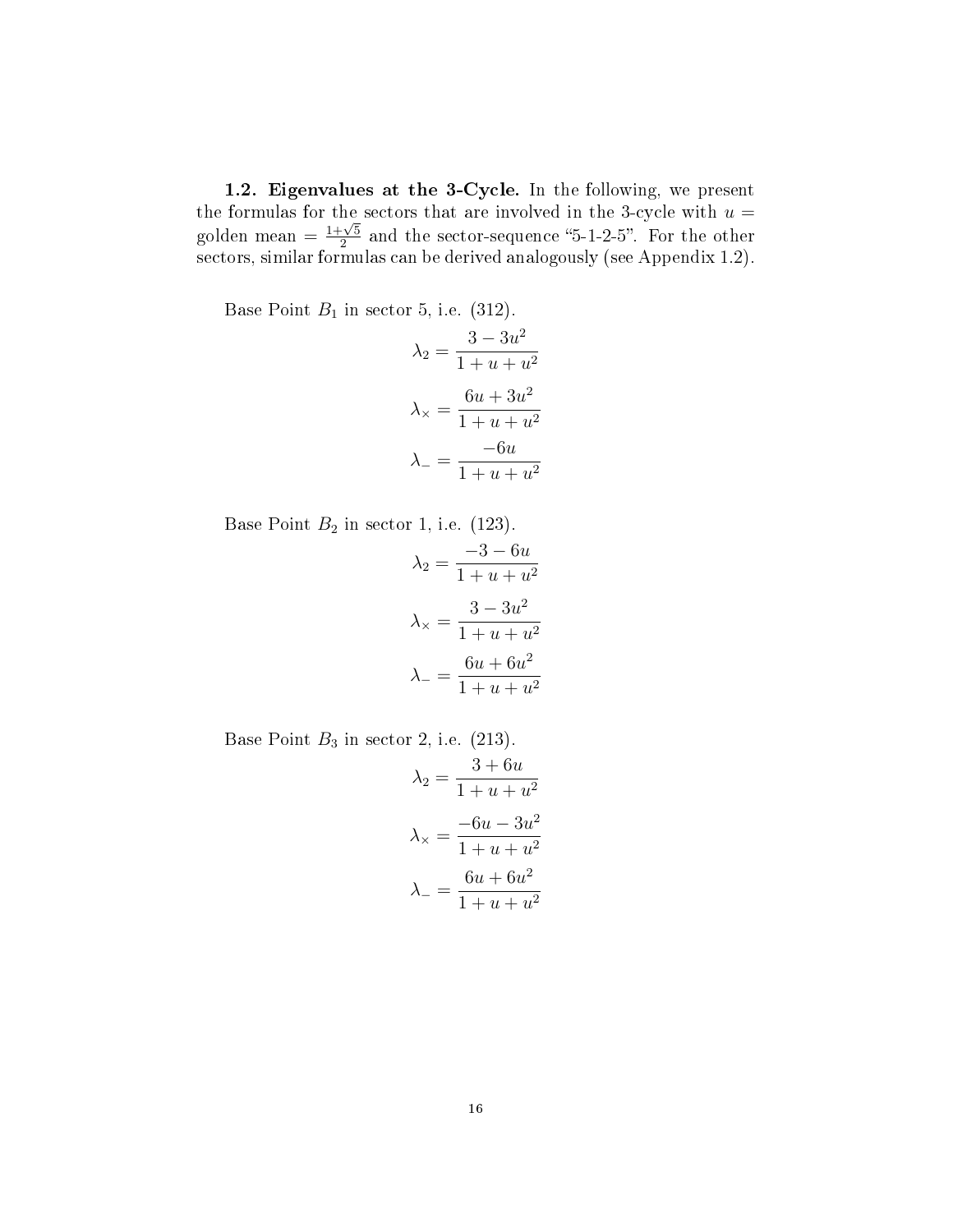### 2. The 3-Cycle in Bianchi  $VI^*_{-1/9}$

2.1. (Non-)Resonance and Takens Linearization. In this section, we shortly check the Sternberg-Non-Resonance-Conditions (SNC) for the 3-cycle in Bianchi  $VI^*_{-1/9}$ . The procedure necessary to do this is described in detail in section  $\overline{??}$ . The parameter-value at the 3-cylce is  $u = g = \frac{1 + \sqrt{5}}{2}$  $\frac{1}{2}$ , which satisfies

$$
1 + \frac{1}{u} = u \implies 1 + u - u^2 = 0
$$

The equation for checking the (SNC) thus reads:

$$
M * \left(\begin{array}{c} k_1 \\ k_2 \\ k_3 \end{array}\right) = z * \left(\begin{array}{c} 1 \\ 1 \\ -1 \end{array}\right)
$$

According to the formulas above, we observe that

$$
M_{B_1} = \begin{pmatrix} 3 & 0 & 0 \\ 0 & 6 & -6 \\ -3 & 3 & 0 \end{pmatrix}, M_{B_2} = \begin{pmatrix} -3 & 3 & 0 \\ -6 & 0 & 6 \\ 0 & -3 & 6 \end{pmatrix}, M_{B_3} = \begin{pmatrix} 3 & 0 & 0 \\ 6 & -6 & 6 \\ 0 & -3 & 6 \end{pmatrix}
$$

, which are all invertible, and give the following results (with  $z = 6$  for the earliest possible resonance):

$$
k_{B_1} = \begin{pmatrix} 2 \\ 0 \\ -1 \end{pmatrix}, k_{B_2} = \begin{pmatrix} -2 \\ 0 \\ -1 \end{pmatrix}, k_{B_3} = \begin{pmatrix} 2 \\ 0 \\ -1 \end{pmatrix}
$$

This means that (SNC) does hold at the Base points of the 3-cycle up to order 3, which is not enough to allow Takens-Linearization, as the the order necessary in the Takens-Theorem, named  $\alpha(1)$ , is bigger than 10 in all of the sectors involved (see Appendix 1.1). That's why Takens Linearization Theorem may not be employed at the base points of the 3-cycle, and we have to look for a different (longer) cycle. Nevertheless, we will stick to the 3-cycle in the following chapter in order to illustrate our method for calculating the Combined Linear Local Passage, as the method applies to longer cycles as well.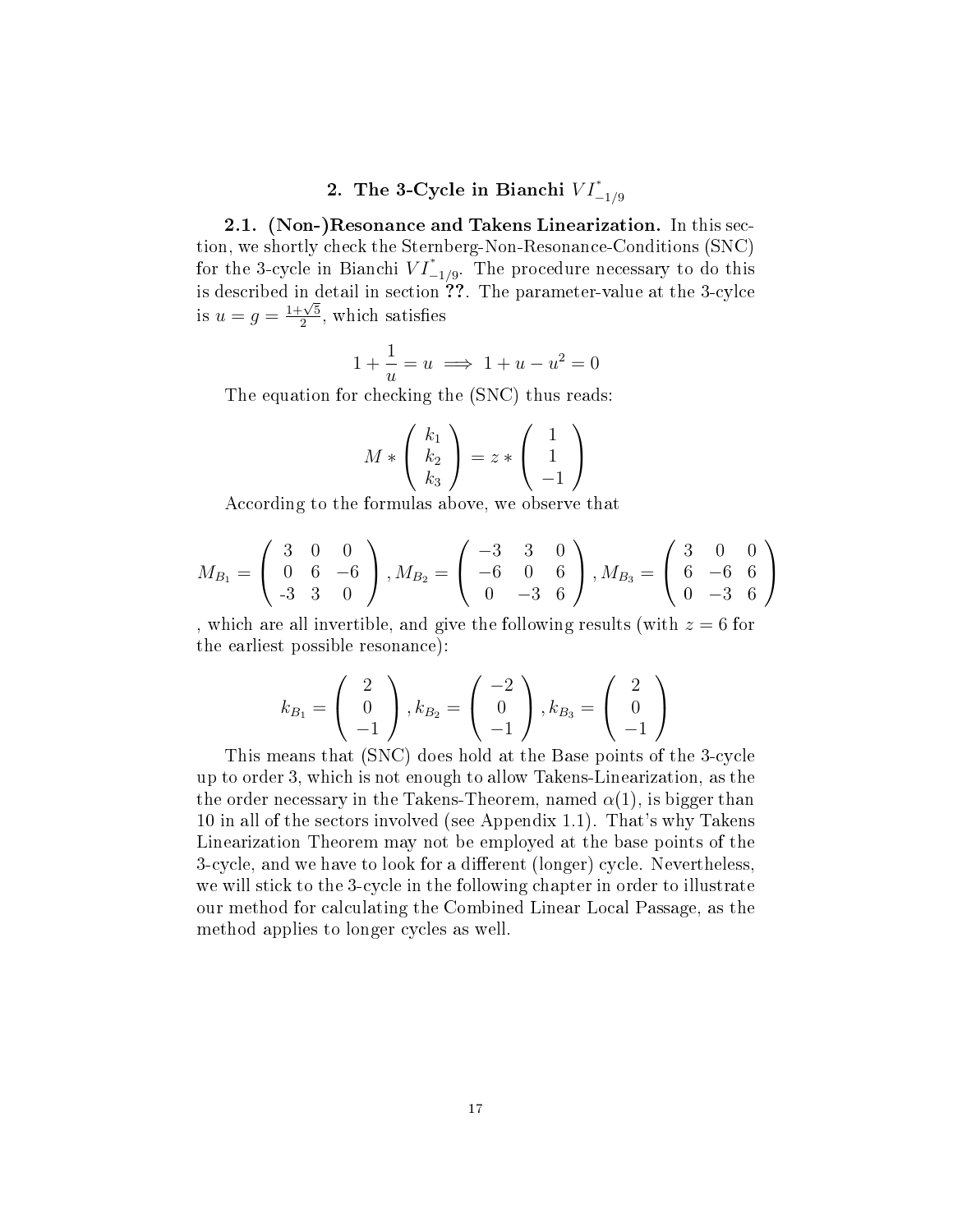2.2. Combined Linear Local Passages. In this section, we use the linearized vectorfield at the base points of the 3-cycle to explicitly compute the local passages as was done for Bianchi IX before (see ??-??). Be aware that Takens-Linearization is not allowed at the 3 cycle in Bianchi  $VI^*_{-1/9}$ , so this is only a formal calculation in this case to illustrate what we mean by "Combined Local Linear Passage". Later, for the 18-cycles, the calculation will be justified as Takens-Linearization is possible there.

The ratio of the relevant Eigenvalues at the Base-points  $B_1, B_2, B_3$ of the 3-cycle (corresponding to the value  $u = \frac{1+\sqrt{5}}{2}$  $\frac{\gamma}{2}$  in the 3 sectors) is given by the following:

Near 
$$
B_1 = \left(-\frac{1}{4}, -\frac{\sqrt{15}}{4}\right)
$$
:

\n
$$
r_1 = -\frac{\lambda_\times}{\lambda_n} = \frac{u+2}{2} = 1.8090 > 0
$$
\n
$$
r_2 = -\frac{\lambda_2}{\lambda_n} = -\frac{u^2 - 1}{2u} = -0.5000 < 0
$$

Near  $B_2 = (\frac{1+3\sqrt{5}}{8})$  $\frac{3\sqrt{5}}{8}$  $\sqrt{15}-\sqrt{3}$  $\frac{(-\sqrt{3})}{8}$  :

$$
r_3 = -\frac{\lambda_n}{\lambda_2} = \frac{2u(u+1)}{2u+1} = 2 > 0
$$

$$
r_4 = -\frac{\lambda_u}{\lambda_{uu}} = -\frac{\lambda_x}{\lambda_2} = -\frac{u^2 - 1}{2u + 1} = -0.3820 < 0
$$

Near  $B_3 = \left(-\frac{1}{4}\right)$  $\frac{1}{4}$ ,  $\sqrt{15}$  $\frac{15}{4})$  :

$$
r_5 = -\frac{\lambda_2}{\lambda_\times} = \frac{2u+1}{u(u+2)} = 0.7236 > 0
$$

$$
r_6 = -\frac{\lambda_n}{\lambda_\times} = \frac{2(u+1)}{u+2} = 1.4472 > 0
$$

We start our combined linear local passage at the In-Section of the local passage at  $B_1$  in sector 5. Thus  $\Sigma_{\times}$  is the incoming variable and we define  $a := \sum_{2}^{in}$ ,  $b := N_{-}^{in}$  (the two remaining relevant variables in the section).

Then we do the calculations for the 3 local passages involved at the 3-cycle near the  $B_1, B_2$  and  $B_3$  as in Bianchi IX before (see ??-??). We arrive at the following formulas for the combined linear local passage near the 3-cycle: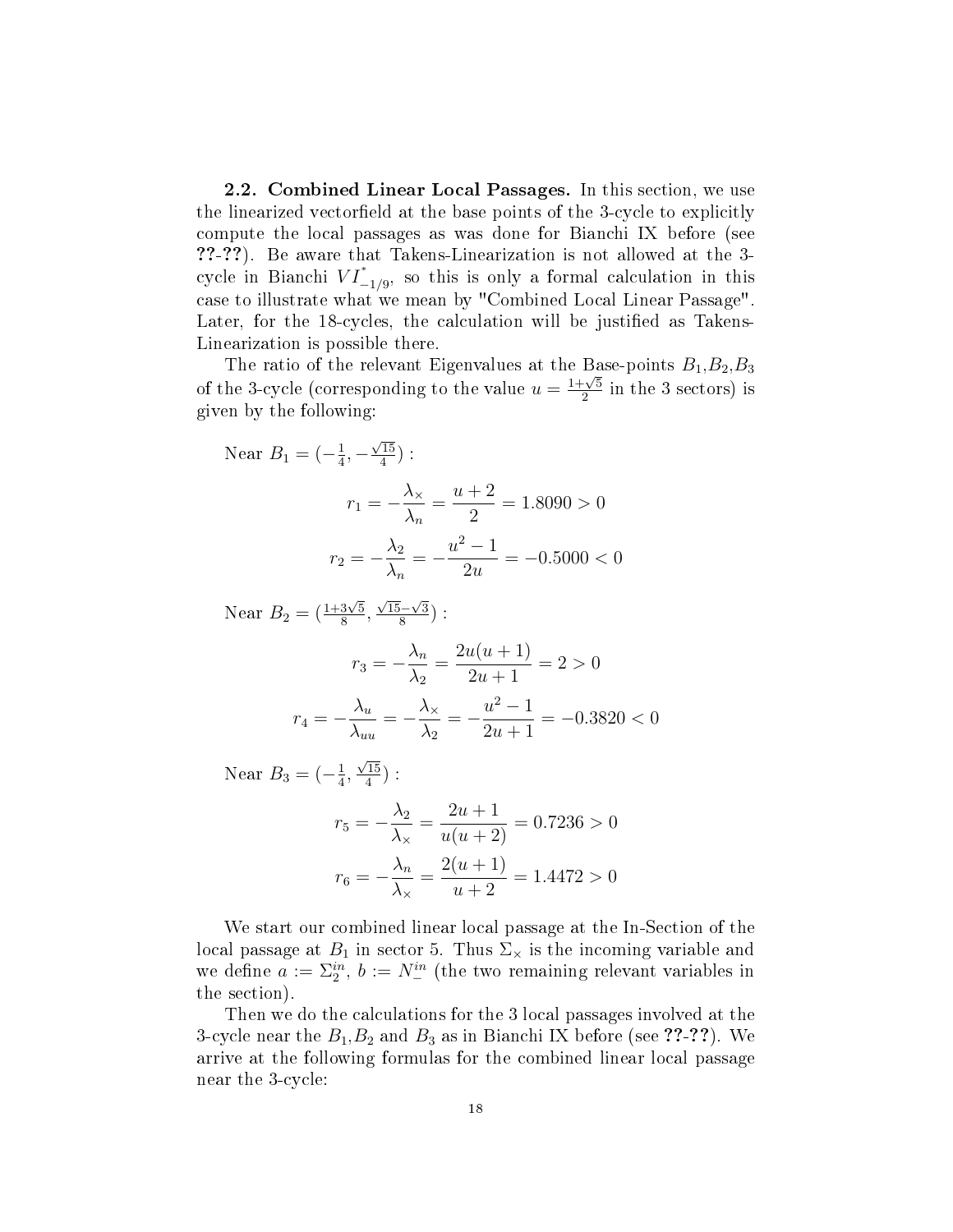$$
\tilde{a} = ([b^{r_2}a]^{r_4}b^{r_1})^{r_5}
$$

$$
\tilde{b} = ([b^{r_2}a]^{r_4}b^{r_1})^{r_6}(b^{r_2}a)^{r_3}
$$

Taking Logarithms on both sides yields the following:

$$
\left(\begin{array}{c}\log \tilde{a} \\ \log \tilde{b}\end{array}\right) = M_{3-cycle} * \left(\begin{array}{c}\log a \\ \log b\end{array}\right)
$$

with the following matrix  $M_{3-cycle}$ :

$$
M_{3-cycle} = \begin{pmatrix} r_5r_4 & r_5r_4r_2 + r_5r_1 \ r_6r_4 + r_3 & r_6r_4r_2 + r_6r_1 + r_3r_2 \end{pmatrix}
$$

As mentioned before, Takens-Linearization is not allowed at the 3-cycle in Bianchi  $VI^*_{-1/9}$ . However, for the 18-cycles, an analogous calculation will be justified as Takens-Linearization is possible there. We will discuss the properties  $M_{18-cycle}$  in order to prove Theorem 2.2 in section 3.5.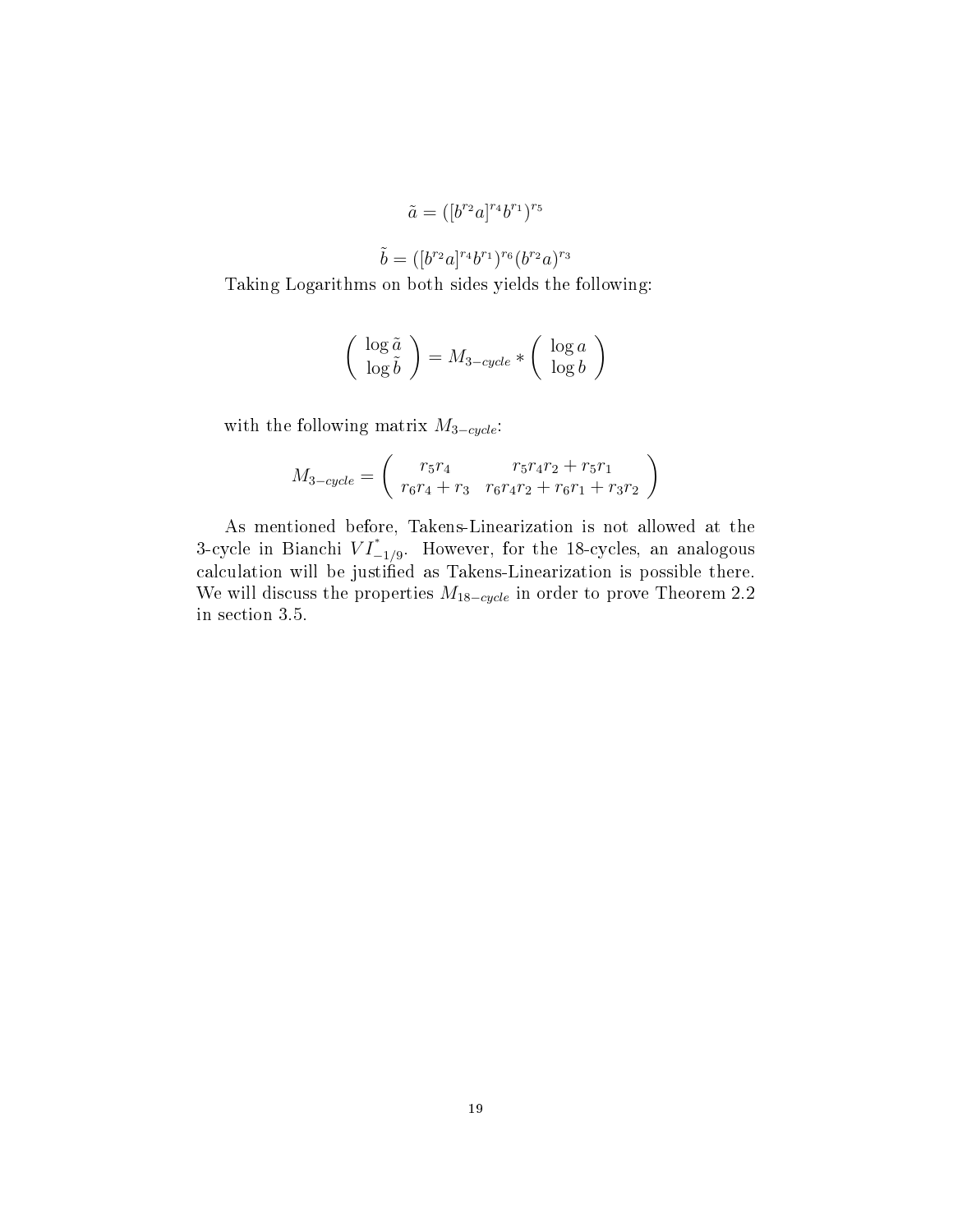### 3. The 18 Cycles in Bianchi  $VI^*_{-1/9}$

**3.1.** Possible Passages in Bianchi  $VI^*_{-1/9}$ . When we look at the different transitions possible in Bianchi  $VI^*_{-1/9}$  (see chapter 1, section 2), we are able to understand which sequence of sectors can arise when solutions converge to their corresponding heteroclinic chains. For the classification below, we have chosen to put our section always before the next "Curvature Transition", i.e. when we leave from sector  $4$  or  $5$ , that's why all the passages start and end in one of these sectors:

- Passage A: Sectors 4-3-4
- Passage B1: Sectors 4-2-5
- Passage B2: Sectors 4-2-5-4
- Passage C1: Sectors 5-1-2-5
- Passage C2: Sectors 5-1-2-5-4
- Passage D: Sectors 5-6-3-4
- Passage E: Sectors 5-1-6-3-4

For the 18-cycles discussed below, only a few of the passages will occur, namely A, B1, B2 and D.

**3.2. The Classic 18-Cycle.** We now start with  $u=3,5,3,5,...$  in Sector 4 and prescribe the follwing dynamics:

| $u =$  | $15, 0, \ldots$ | $\angle$ , $\cup$ , | 2,5,            | $\perp$ , $\cup$ , $\ldots$ | $1, 0, \ldots$ | 0,3,                 | 5.3  |
|--------|-----------------|---------------------|-----------------|-----------------------------|----------------|----------------------|------|
| sector |                 |                     |                 |                             |                |                      |      |
| $u=$   | $5.3\dots$      | 4,3,                | 4.5<br>$\cdots$ | [3,3,]                      | 13,3,          | 2,3,                 | 2,3, |
| sector |                 |                     |                 |                             |                |                      |      |
| $u =$  | $1,0, \ldots$   | $1,0,\ldots$        | 3.5<br>         | [3,5,]                      | 3,5,           | $\cdots$<br>$\cdots$ |      |
| sector |                 |                     |                 |                             |                | $\cdots$<br>$\cdots$ |      |

This means we have the following sequence of Passages: A A B2 A A A A B2, and this pattern continues arbitrarily often. This involves 18 global passages, that's why I call it an "18-cycle.

Observe that both 18-cycles mentioned in the introduction to this chapter started in sector 5. This was done for illustrative purposes as there is an ambiguity how to continue in this sector. From now on, we refer to the "classic 18-cycle" with the sequence of sectors as illustrated in the table above, which means we have started in sector 4.

Note that we could also derive a different sequence of passages for the same u, as we have a choice in sector 5 either to go to sector 4 via a frame transition (as done above) or to go via curvature transition to sector  $6$ , as done at the first transition for the advanced 18-cycle in the next section.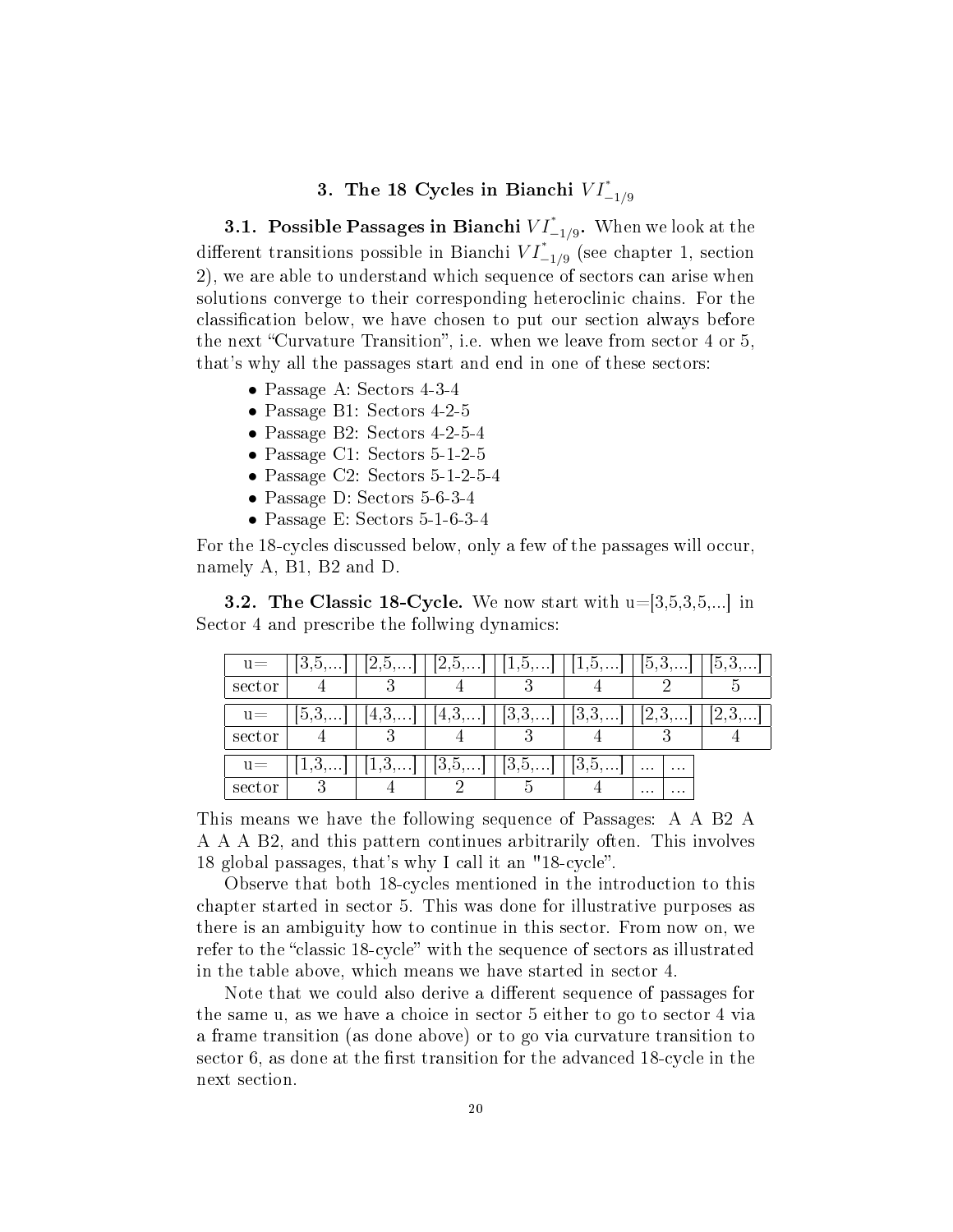in Sector 5 and prescribe the follwing dynamics:  $\boxed{u}$  = [3,5,...] [2,5,...] [2,5,...] [2,5,...] [1,5,...] [1,5,...] [5,3]

**3.3. The Advanced 18-Cycle.** Now we start with  $u=[3,5,3,5,...]$ 

| $u -$  | 10.0        | $\omega, \omega, \dots$ | $\omega, \omega, \ldots$ | $\overline{a}$ , $\overline{b}$ , $\overline{b}$ , $\overline{c}$ | $1, 0, \ldots$ | $1, 0, \dots$        | $\cup$ , $\cup$ , $\ldots$ |
|--------|-------------|-------------------------|--------------------------|-------------------------------------------------------------------|----------------|----------------------|----------------------------|
| sector |             |                         |                          |                                                                   |                |                      |                            |
| $u =$  | $\vert 5.3$ | 15.3<br>$\cdots$        | 4, 0,                    | 14, 3,                                                            | 13.3<br>. 1    | lð.<br>.             | 2,3,                       |
| sector |             |                         |                          |                                                                   |                |                      |                            |
| $u =$  | 2.3         | $1,0, \ldots$           | .<br>ᅩ                   | $ 0, 0, \ldots $                                                  | 13, 5,         | $\cdots$<br>$\cdots$ |                            |
| sector |             |                         |                          |                                                                   |                | $\cdots$<br>$\cdots$ |                            |

This means we have the following sequence of passages: D A B2 A A A A B1, which defines the "advanced 18-cycle".

3.4. (Non-)Resonance and Takens Linearization at the 18- Cycle. We now show that both of the 18 cycles are infinite periodic heteroclinic chains in Bianchi  $VI^*_{-1/9}$  that allows Takens Linearization at all of its base points. The Mathematica-output in Appendix 1.2 shows that for  $u = [3, 5, 3, 5, \ldots]$  the Sternberg-Non-Resonance-Conditions (SNC) are satisfied, because the  $\alpha(1)$  that is necessary for a  $C<sup>1</sup>$ -linearization at each point is always smaller than the sum of the absolute value of the coefficients in the vector  $k = \{k_1, k_2, k_3\}$ . That's why we can employ the Takens Linearization Theorem for both of the 18-cycles mentioned above, and Theorem 2.1 is proven.

3.5. Combined Linear Local Passage at the 18-Cycle. Our Results from Mathematica (see Appendix 1.3) indicate that we get the following matrix for the combined linear local passage of the classic 18-cycle when we apply the same algorithm that we outlined for the 3-cycle in section 2.2:

$$
M_{18-cycle} = \begin{pmatrix} 267.54 & 110.78 \\ 595.16 & 247.51 \end{pmatrix} =: \begin{pmatrix} v_1 & v_2 \\ v_3 & v_4 \end{pmatrix}
$$

$$
\mu_1 = 514.49 \text{ with Eigenvector } v_1 = (0.45, 1)
$$

 $\mu_2 = 0.5578$  with Eigenvector  $v_2 = (-0.41, 1)$ 

This implies that if we start with small positive a,b (i.e. log a, log  $b \ll 0$ , the combined linear local passage will bring us closer to the origin - this is what we mean by the term "contraction" in Lemma 2.2.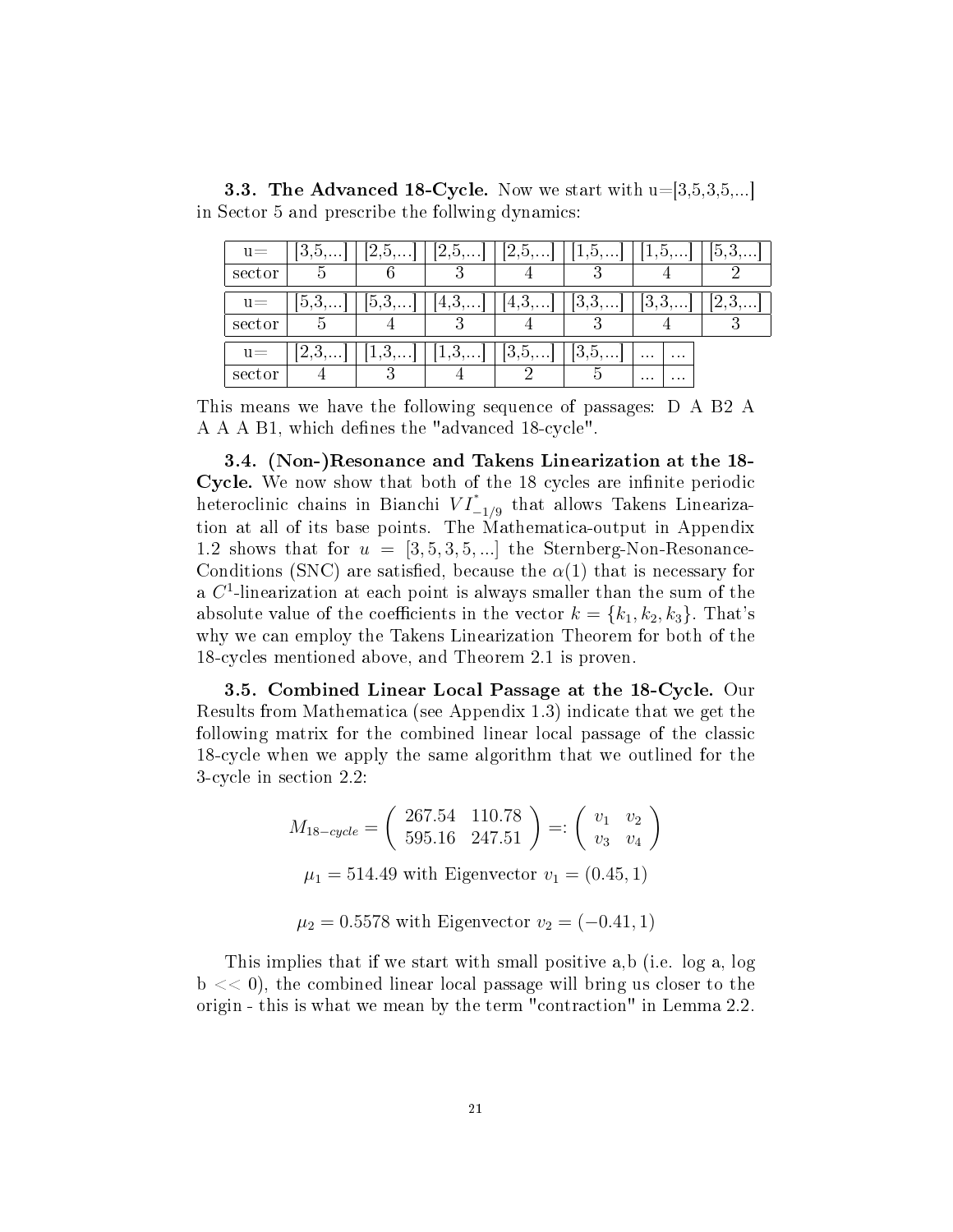#### 4. Numerical Simulation

The picture below shows a numerical simulation (with Matlab) of a periodic heteroclinic chain in Bianchi  $VI^*_{-1/9}$ , here a 13-cycle. According to the terminology developed above, it would be named the "advanced" 13 cycle, as both directions are taken from sector 5.

Although a much more detailed numerical analysis is necessary, our simulation shows that at least there are cases where both directions are taken from sector 5. Thus this possibility seems to really occur in the equations, at least numerically there are Bianchi  $VI^*_{-1/9}$ -solutions following the "advanced" 13 cycle towards the big bang.

Of course much more effort is needed in order to set up the numerics in an appropriate way instead of just using a built-in Matlab ODE solver<sup>1</sup>. One idea could be to use the explicit linear flow near the equilibria of the Kasner circle, where most of the time is spent, in order to achieve a higher precision.



<sup>&</sup>lt;sup>1</sup>for producing the picture above, we have used the "ode113" solver, which is a variable order Adams-Bashforth-Moulton PECE solver (according to the Matlab documentation [33]). We thank Woei Chet Lim for providing us with some Matlab code that we used in order to carry out our numerical simulations.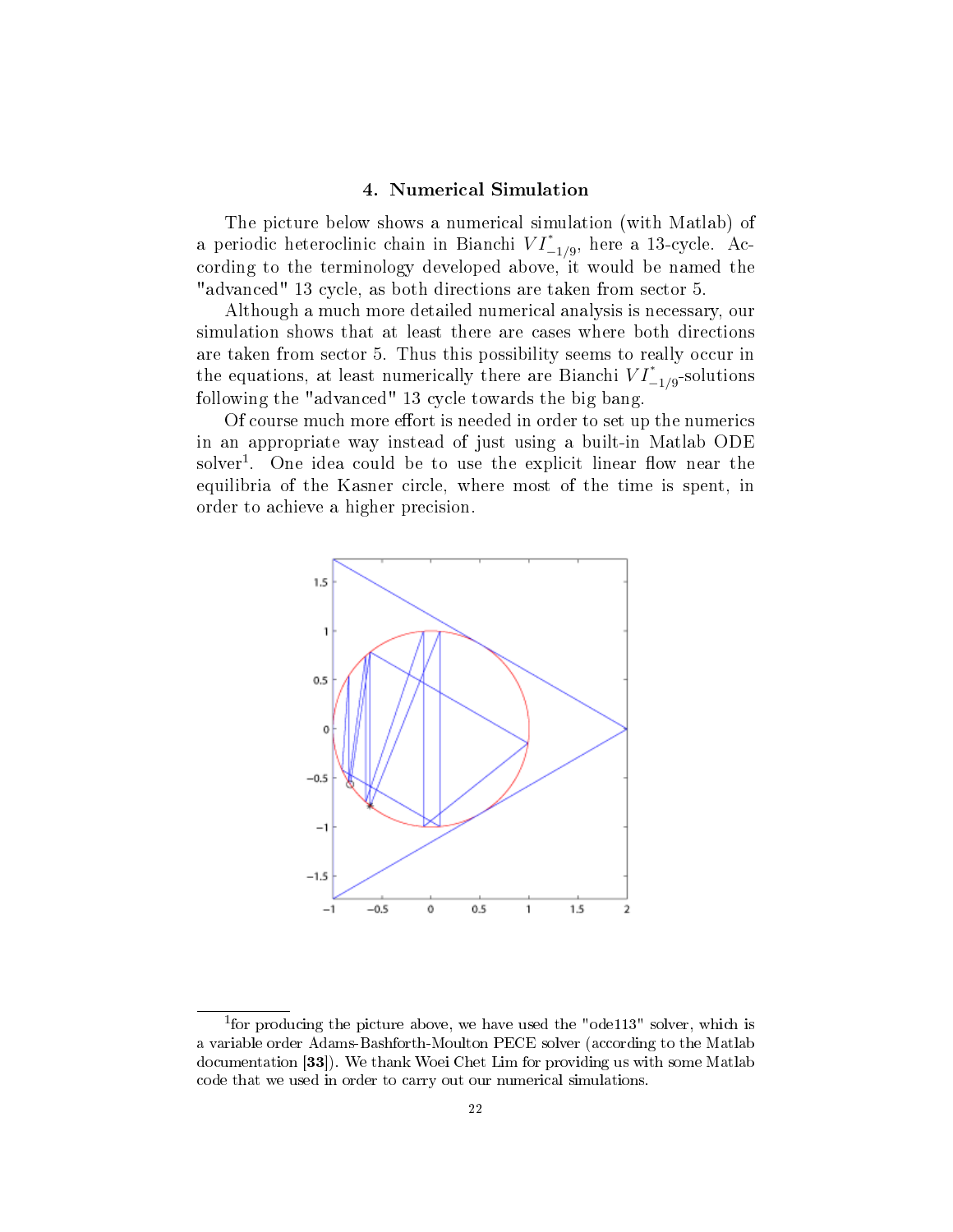#### Summary

We have constructed, for the fist time, the 18-cycle as a relatively simple example for a periodic heteroclinic chain in Bianchi  $VI^*_{-1/9}$  that allows Takens Linearization at all Base points. In addition, we were able to show that the Combined Linear Local Passage at the classic 18-cycle is a contraction. This could be seen as a first step for proving a rigorous convergence theorem in Bianchi  $VI^*_{-1/9}$ .

In order to progress further, a better understanding of the global passages in Bianchi  $VI^*_{-1/9}$  is necessary. This is not an easy task, as there are less invariant subspaces than in Bianchi IX that restrict the signs of the heteroclinic orbits, so much more complicated transitions are possible. A first step could be to check in detail which sequence of signs for the different transitions occurs numerically, leading to a classification of possible cases. Speculatively, one could think about the possibility to prove a theorem that for heteroclinic chains with periodic continued fraction developments and with a clearly defined seqence of signs for the transitions there exist solutions of the Bianchi  $V I_{-1/9}^*$  equations that show this behaviour. But this matter requires further investigation.

Until now, the application of Dynamical Systems Techniques to spatially homogeneous cosmological models yielding Ordinary Differential Equations has been discussed. However, there has also been the attempt to apply such techniques to inhomogeneous cosmologies, yielding Partial Differential Equations. The reason is that in a way the main point<sup>2</sup> of the BKL-picture is the question of "locality", asking if

<sup>&</sup>lt;sup>2</sup> let us again quote the recent survey paper by Uggla on this issue  $(54]$ , p.2): "However, arguably the most central, and controversial, assumption of BKL is their `locality' conjecture. According to BKL, asymptotic dynamics toward a generic spacelike singularity in inhomogeneous cosmologies is 'local,' in the sense that each spatial point is assumed to evolve toward the singularity individually and independently of its neighbors as a spatially homogeneous model"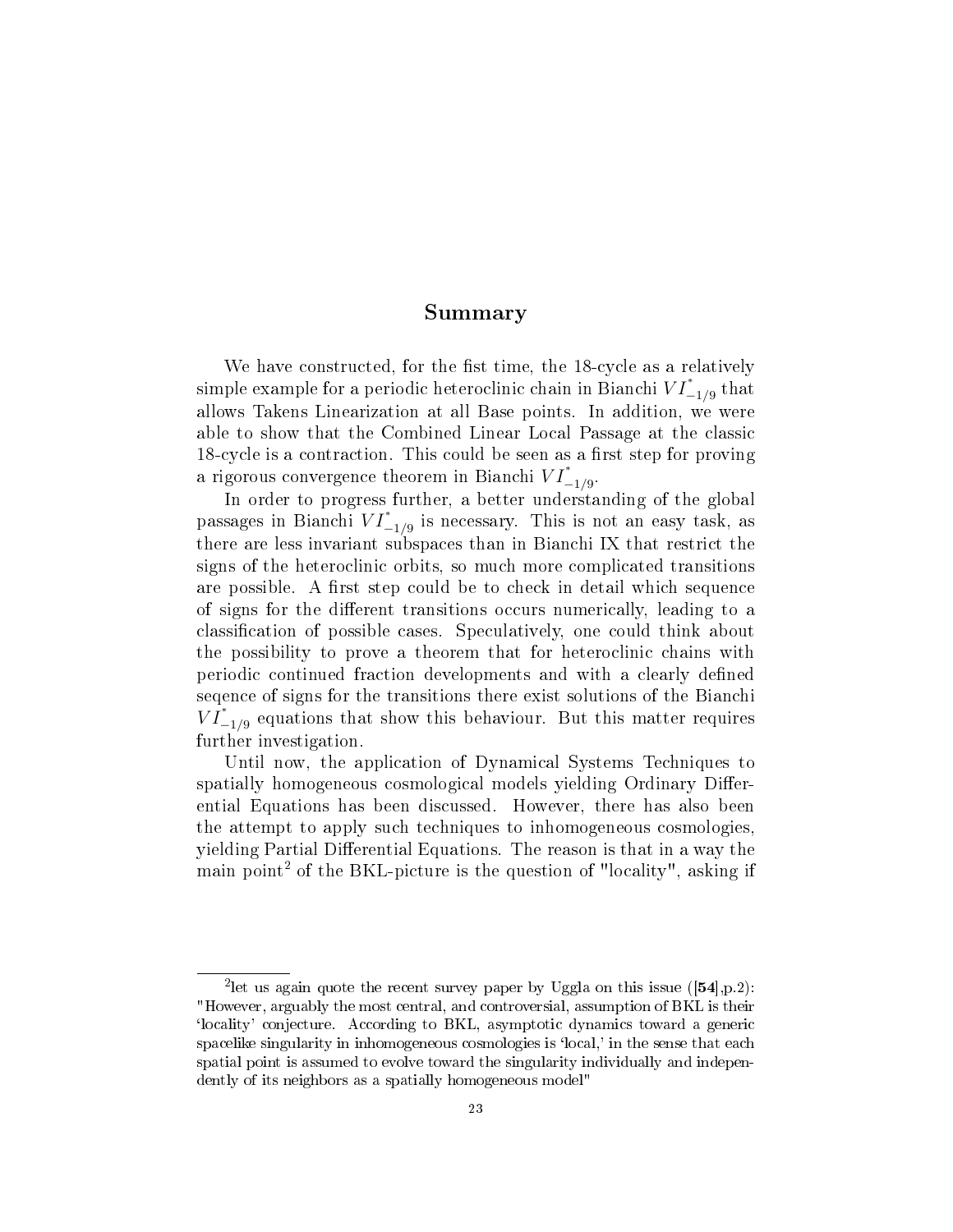the "complicated" Einstein Equations that are PDEs<sup>3</sup> can be approximated by "simpler/less complicated" ODEs towards the big bang. Until today, mostly numerical and heuristic results exist in inhomogeneous cosmologies, but very few rigorous mathematical theorems.

In the paper "The past attractor in inhomogeneous cosmologies"  $([56])$ , it is outlined how it could be achieved to make the "local" part of the BKL-picture more rigorous, compare also [18]. After some results have been proven in the oscillatory spatially homogeneous setting of Bianchi IX and in an inhomogeneous, but non-oscillatory setting of Gowdy-spacetimes (see e.g. [41]), the logical next step seems to be to consider inhomogeneous oscillatory cosmological models. Arguably the simplest case is given by the  $G_2$ -cosmologies, that's why it has received rising attention in recent years  $([11, 30, 32, 7])$ . However, there is not a single rigorous convergence theorem comparable to the results that could be achieved in spatially homogeneous models.

A particular complication in inhomogeneous models is the occurrence of spikes, i.e. the formation of spatial structure. Numerical experiments support the conjecture that spikes form the non-local part of the generalized Mixmaster attractor ([32]). Lim has also found explicit spike solutions that are compatible with the usual Bianchi II - transitions, giving rise to a "non-local" version of the mimaster dynamics involving "spike transitions" ([31]). Recent progress has been achieved by Heinzle and Uggla, who report more in detail about the role of the spike solutions as building blocks of such an extended non-local mixmaster-dynamics ([19]). In addition, they have done a statistical analysis on the spikes in  $G_2$ -models ([20]).

A first step towards achieving rigorous results in inhomogeneous oscillatory models could be to investigate the process of spike formation in  $G_2$ -models. A good understanding of the underlying spatially homogeneous model (which is Bianchi  $\tilde{VI}_{-1/9}^*$ ) is probably necessary for this project, but as Uggla writes in his recent survey: "Unfortunately, there exist no rigorous mathematical results concerning their past asymptotic dynamics", refering to Bianchi  $VI^*_{-1/9}$  ([54], p.11).

<sup>&</sup>lt;sup>3</sup> for General Relativity from the viewpoint of Partial Differential Equations see [41, 43]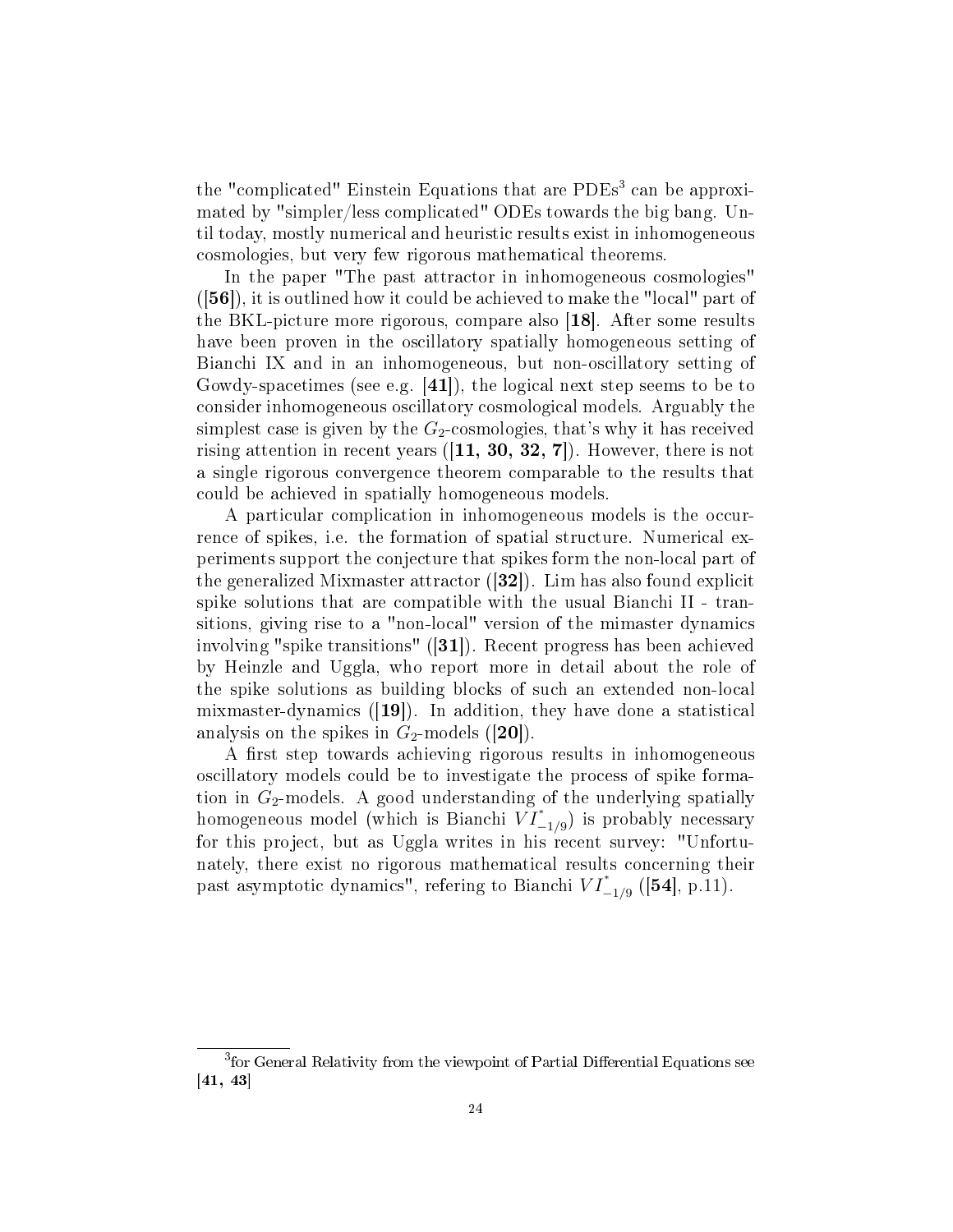### Bibliography

- [1] H. Amann. *Ordinary differential equations*. Walter de Gruyter, 1990.
- [2] F. Béguin. Aperiodic oscillatory asymptotic behavior for some Bianchi spacetimes. Class. Quantum Grav. 27, 2010.
- [3] V.A. Belinski, I.M. Khalatnikov, and E.M. Lifshitz. Oscillatory approach to a singular point in the relativistic cosmology. Adv. Phys. 19, 1970.
- [4] V.A. Belinski, I.M. Khalatnikov, and E.M. Lifshitz. A general solution of the Einstein equations with a time singularity. Adv. Phys. 31, 1982.
- [5] L. Bianchi. Sugli spazii a tre dimensioni che ammettono un gruppo continuo di movimenti. (On the spaces of three dimensions that admit a continuous group of movements). Soc. Ital. Sci. Mem. di Mat. 11, 267, 1898.
- [6] I. U. Bronstein, A. Y. Kopanskii. Smooth Invariant Manifolds and Normal Forms. World Scientific, 1994.
- [7] J. Buchner. The simplest form of Evolution Equations containing both Gowdy and the exceptional Bianchi cosmological models. http://dynamics.mi.fuberlin.de/preprints/buchner-g2-equations.pdf, 2010.
- [8] A. Einstein. Die Feldgleichungen der Gravitation. Sitzungsberichte der Königlich Preußischen Akademie der Wissenschaften (Berlin), p. 844-847, 1915.
- [9] A. Einstein. Zur allgemeinen Relativitätstheorie. Sitzungsberichte der Königlich Preußischen Akademie der Wissenschaften (Berlin), p. 778-786, 1915.
- [10] A. Einstein. Die Grundlage der Allgemeinen Relativitätstheorie. Annalen der Physik, Volume 354, Issue 7, p. 769-822, 1916.
- [11] H. van Elst, C. Uggla, and J. Wainwright. Dynamical systems approach to G2 cosmology. Class. Quantum Grav. 19, 2002.
- [12] S. Gallot, D. Hulin, J. Lafontaine. Riemannian Geometry. Springer, 3rd edition, 2004.
- [13] D. M. Grobman. Homeomorphism of systems of differential equations. Doklady Akad. Nauk SSSR 128, p. 880-881, 1959.
- [14] D. M. Grobman. Topological classification of neighborhoods of a singularity in  $n\text{-}space.$  Mat. Sb. (N.S.),  $56(98):1$ , p. 77-94, 1962.
- $[15]$  P. Hartman. A lemma in the theory of structural stability of differential equations. Proc. A.M.S. 11 (4):  $610-620$ , 1960.
- [16] P. Hartman. On local homeomorphisms of Euclidean spaces. Bol. Soc. Mat. Mexicana 5, 220-241, 1960.
- [17] J. M. Heinzle and C. Uggla. Mixmaster: Fact and Belief. Class. Quantum Grav. 26, 2009.
- [18] J.M. Heinzle, C. Uggla, and N. Röhr. The cosmological billiard attractor. Adv. Theor. Math. Phys. 13, 2009.
- [19] J. M. Heinzle, C. Uggla, W. C. Lim. Spike Oscillations. Phys. Rev. D 86, 2012.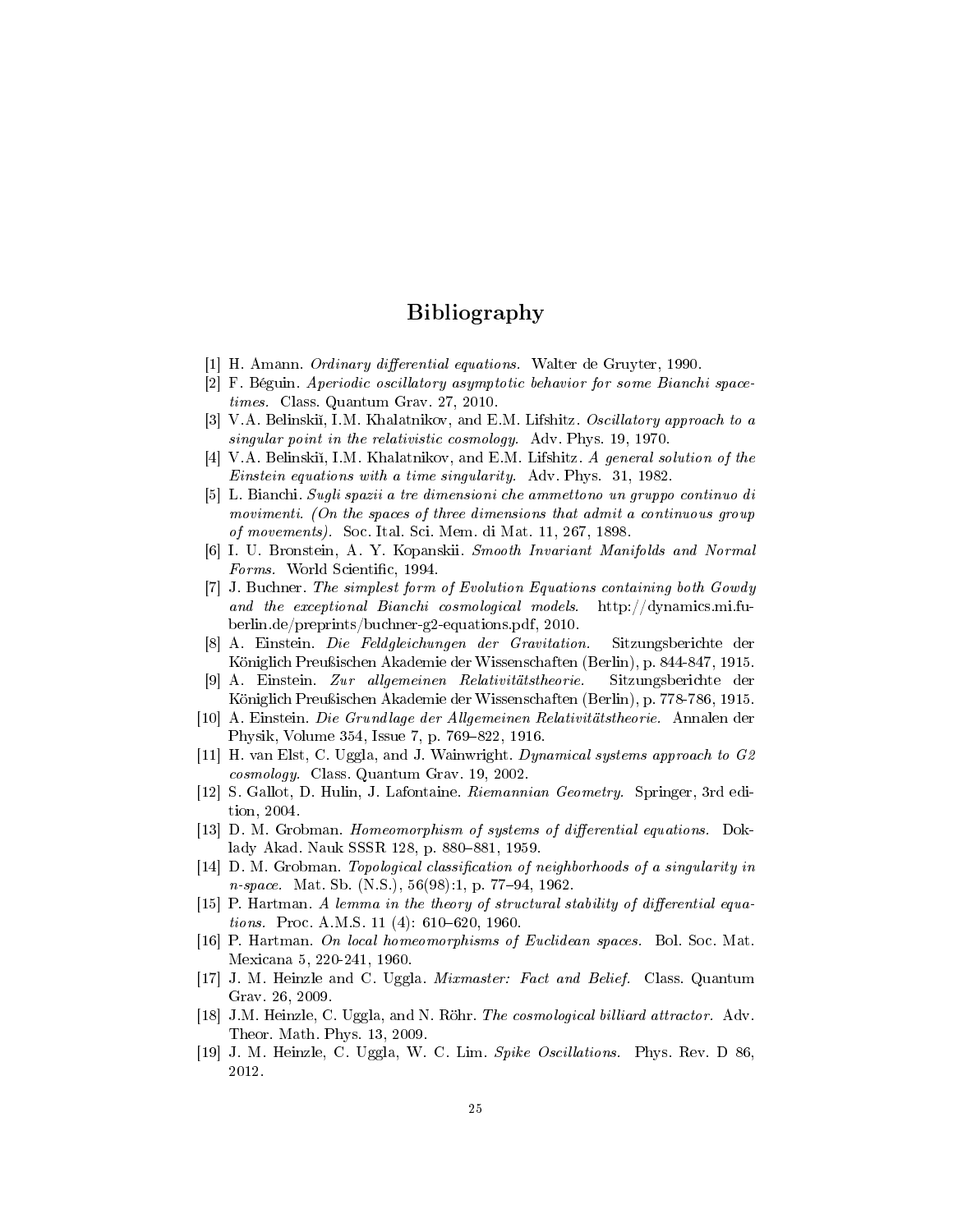- [20] J. M. Heinzle and C. Uggla. Spike statistics. Gen. Rel. Grav. 45, 2013.
- [21] C. G. Hewitt, J.T. Horwood, J. Wainwright. Asymptotic Dynamics of the Exceptional Bianchi Cosmologies. Classical and Quantum Gravity, 20, p. 1743- 56, 2003.
- [22] Morris W. Hirsch and Charles C. Pugh. Stable Manifolds for Hyperbolic Sets. Bull. Amer. Math. Soc. Volume 75, Number 1, p. 149-152, 1969.
- [23] Morris W. Hirsch and Charles C. Pugh. *Stable Manifolds and Hyperbolic Sets.* In: Global Analysis, Proceedings of the Symposium, vol. 14, pp. 133-163, AMS, Providende, RI, 1970.
- [24] M. W. Hirsch, C. C. Pugh, and M. Shub. Invariant manifolds. Lecture Notes in Mathematics, Vol. 583, Springer-Verlag, Berlin, 1977.
- [25] A. Khintchine. Kettenbrüche. B. G. Teubner, Leipzig, 1956 (2nd edition).
- [26] S. Liebscher. Bifurcation without parameters. Habilitationsschrift, Freie Universitiät Berlin, 2012.
- [27] S. Liebscher, J. Härterich, K. Webster, and M. Georgi. Ancient Dynamics in Bianchi Models: Approach to Periodic Cycles. Commun. Math. Phys. 305, 2011.
- [28] S. Liebscher, A. D. Rendall, and S. B. Tchapnda. Oscillatory singularities in  $Bianchi$  models with magnetic fields.  $arXiv:1207.2655$ , 2012.
- [29] E.M. Lifshitz and I.M. Khalatnikov. Investigations in relativistic cosmology. Adv. Phys. 12, 1963.
- [30] W.C. Lim. The Dynamics of Inhomogeneous Cosmologies. Ph. D. thesis, University of Waterloo, 2004; arXiv:gr-qc/0410126.
- $[31]$  W.C. Lim. New explicit spike solution  $-$  non-local component of the generalized Mixmaster attractor. Class. Quantum Grav. 25, 2008.
- [32] W.C. Lim, L. Andersson, D. Garfinkle and F. Pretorius. Spikes in the Mixmaster regime of  $G_2$  cosmologies. Phys. Rev. D 79, 2009.
- [33] Matlab Documentation Center. Numerical Integration and Differential Equations. http://www.mathworks.com/help/matlab/ref/ode113.html, 2013.
- [34] C. W. Misner. *Mixmaster universe.* Phys. Rev. Lett. 22, 1969.
- [35] C.W. Misner, K.S. Thorne, and J.A. Wheeler. Gravitation. W.H. Freeman and Company, San Francisco, 1973.
- [36] J. Palis, F. Takens. Hyperbolicity and sensitive chaotic dynamics at homoclinic bifurcations. Cambridge University Press, 1993.
- [37] O. Perron. Die Lehre von den Kettenbrüchen. B. G. Teubner, Leipzig 1954 (3rd edition).
- [38] M. Reiterer and E. Trubowitz. The BKL Conjectures for Spatially Homogeneous Spacetimes. arXiv:1005.4908v2, 2010.
- [39] A. D. Rendall. Global dynamics of the mixmaster model. Class. Quantum Grav. 14, 1997.
- [40] A. D. Rendall. The nature of spacetime singularities. In: 100 years of relativity, p. 76 - 92, World Scientific, 2005.
- [41] A.D. Rendall. Partial Differential Equation in General Relativity. Oxford University Press, Oxford, 2008.
- [42] H. Ringström. The Bianchi IX attractor. Annales Henri Poincaré 2, 2001.
- [43] H. Ringström. The Cauchy Problem in General Relativity. ESI Lectures in Mathematics and Physics, 2009.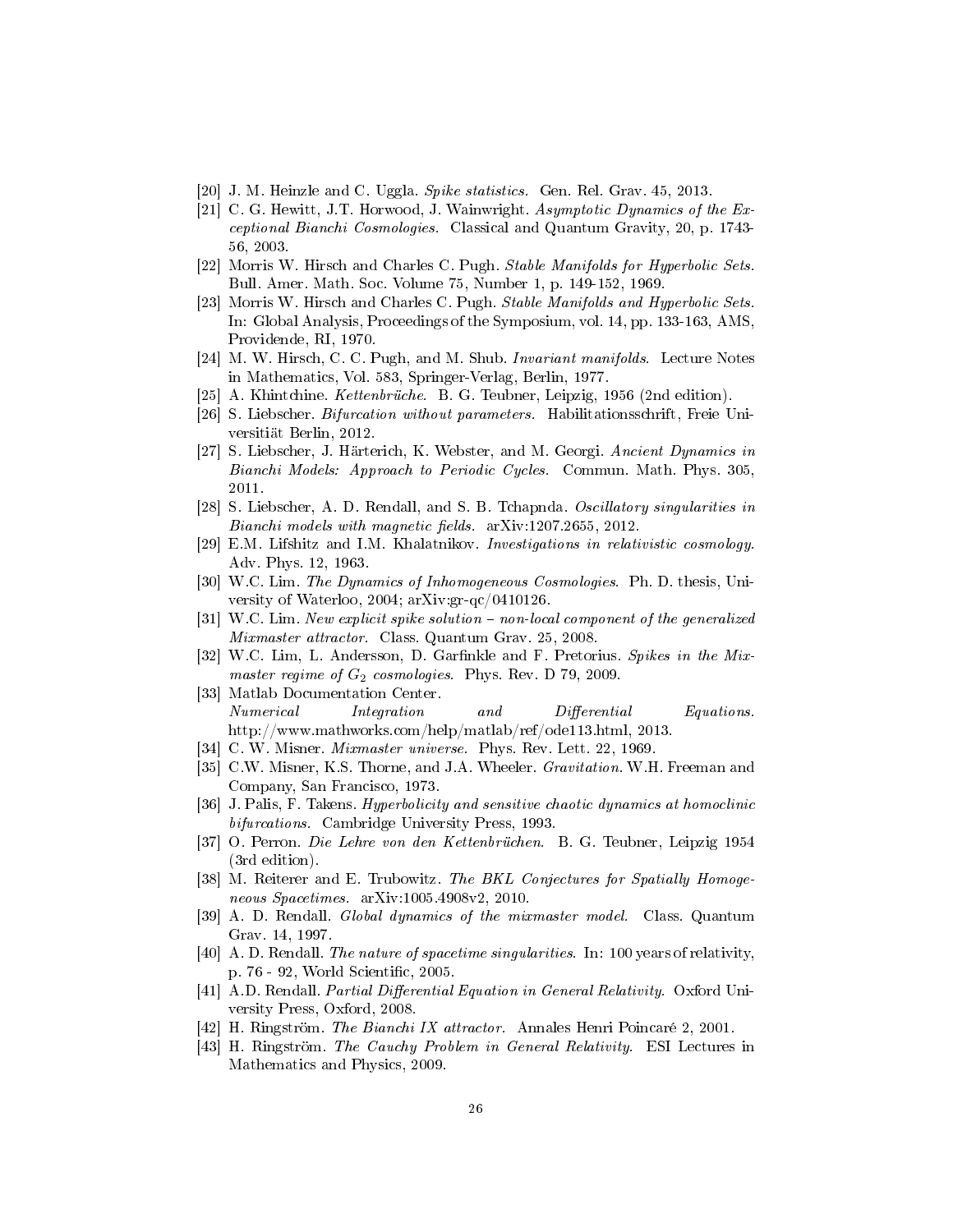- [44] C. Robinson. Dynamical Systems: Stability, Symbolic Dynamics, and Chaos. CRC Press, 1995.
- [45] G R Sell. Obstacles to Linearization. Differential Equations, Vol 20, pages 341-345, 1985.
- [46] L. P. Shilnikov, A. L. Shilnikov, D. V. Turaev, and L. O. Chua. Methods of Qualitative Theory in Nonlinear Dynamics I. Volume 4 of Series on Nonlinear Science, Series A, World Scientific, 1998.
- [47] A. Shoshitaishvili. Bifurcations of topological type at singular points of parametrized vector fields. Func anal Appl  $6:169-170$ , 1972.
- [48] A. Shoshitaishvili. Bifurcations of topological type of a vector field near a singular point. Trudy Petrovsky seminar, vol. 1, Moscow University Press, Moscow, pp. 279-309, 1975.
- [49] M.Shub. Global Stability of Dynamical Systems. Springer, 1986.
- [50] M. Spivak. A Comprehensive Introduction to Differential Geometry. Publish or Perish; 3rd edition, 1999.
- [51] S. Sternberg. Local Contractions and a Theorem of Poincare. American Journal of Mathematics, Vol. 79, No. 4, pp. 809-824, 1957.
- [52] S. Sternberg. On the Structure of Local Homeomorphisms of Euclidean n-Space. American Journal of Mathematics, Vol. 80, No. 3, pp. 623-631, 1958.
- [53] F. Takens. Partially Hyperbolic Fixed Points. Topology Vol.10, 1971.
- [54] C. Uggla. Spacetime singularities: Recent developments. Int. J. Mod. Phys. D 22, 2013.
- [55] C. Uggla. Recent developments concerning generic spacelike singularities. Plenary Contribution to ERE2012, http://arxiv.org/abs/1304.6905, 2013.
- [56] C. Uggla,, H. van Elst, J. Wainwright and G.F.R. Ellis. The past attractor in inhomogeneous cosmology. Phys. Rev. D 68, 2003.
- [57] Vanderbauwhede, A. Centre Manifolds, Normal Forms and Elementary Bifurcations. Dynamics Reported, 2, 89-169, 1989.
- [58] J. Wainwright and G.F.R. Ellis. Dynamical systems in cosmology. Cambridge University Press, Cambridge, 1997.
- [59] J. Wainwright and L. Hsu. A dynamical systems approach to Bianchi cosmologies: orthogonal models of class A. Class. Quantum Grav. 6, 1989.
- [60] R. M. Wald. General Relativity. University Of Chicago Press, 1984.
- [61] J.A. Wheeler. Geons, Black Holes, and Quantum Foam: A Life in Physics. W. W. Norton & Company, 2010.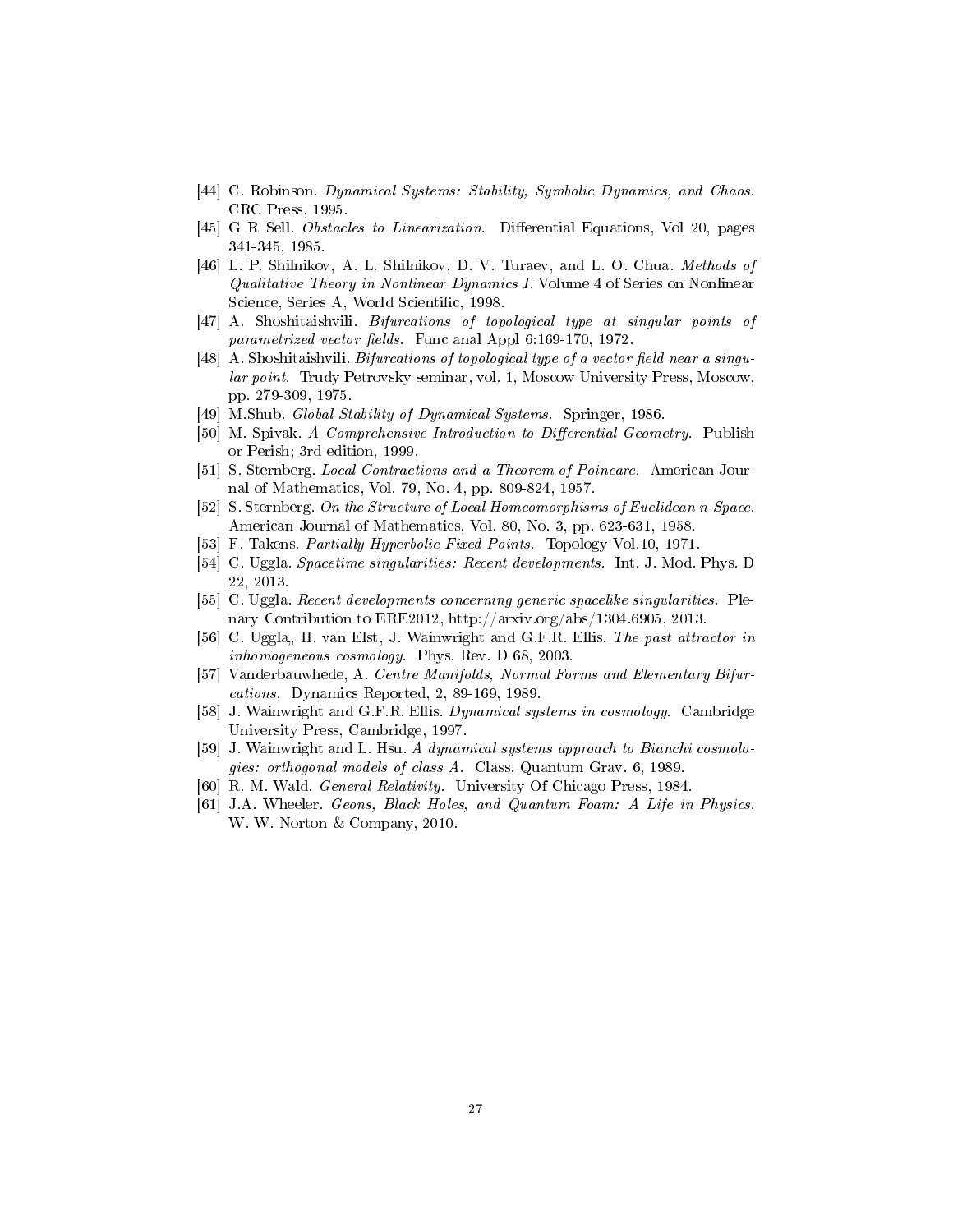### 1. Results on Non-Resonance-Conditions and CLLP for Heteroclinic Cycles in Bianchi  $VI^*_{-1/9}$

1.1. Takens Linearization at the Base Points of the 3-Cycle. For  $u=[m,a,a,...]$  and  $m=1...a$  with the following PARAMETERS:  $a= 1, k= 1$  (k=1 means smoothness is  $C<sup>1</sup>$ )  $m=1$ Sektor 1 alpha= 22 beta=  $3 k= 2,0,1$ Sektor 2 alpha=  $14$  beta=  $5$  k=  $-2,0,1$ Sektor 3 alpha= 9 beta= 3 k=  $2,4,1$ Sektor 4 alpha= 15 beta= 6 k=  $2,0,1$ Sektor 5 alpha= 16 beta=  $3 \text{ k} = -2,0,1$ Sektor 6 alpha= 17 beta=  $8 \text{ k} = 2,4,1$ 

1.2. Takens Linearization at the Base Points of the 18- Cycle. We first give the coefficient matricies for the eigenvalues in the other sectors not part of the 3-cycle (see chapter 2, section 1.2):

$$
M_{S_3} = \begin{pmatrix} 0 & -3 & 6 \\ 6 & -6 & 6 \\ 3 & 0 & 0 \end{pmatrix}, M_{S_4} = \begin{pmatrix} -3 & 3 & 0 \\ 0 & 6 & -6 \\ 3 & 0 & 0 \end{pmatrix}, M_{S_6} = \begin{pmatrix} 0 & -3 & 6 \\ -6 & 0 & 6 \\ -3 & 3 & 0 \end{pmatrix}
$$

For  $u=[m,a,b,a,b,...]$  and  $m=1...b$  with the following PARAMETERS:  $a=3$  b= 5 k= 1 (k=1 means smoothness is  $C<sup>1</sup>$ )

 $m=1$ Sektor 1 alpha= 34 beta=  $3 \text{ k} = \{-46, -80, -37\}$ Sektor 2 alpha= 11 beta=  $4 \text{ k} = \{-34, -80, -37\}$ Sektor 3 alpha= 8 beta=  $3 \text{ k} = \{6, -40, -37\}$ Sektor 4 alpha=  $25$  beta=  $10 \text{ k} = \{6, -28, -37\}$ Sektor 5 alpha= 25 beta=  $3 \text{ k} = \{-34,-28,-37\}$ Sektor 6 alpha= 30 beta=  $14 \text{ k} = \{-46, -40, -37\}$  $m=2$ Sektor 1 alpha= 15 beta=  $3 \text{ k} = \{-46, -92, -43\}$ Sektor 2 alpha= 17 beta= 6 k=  $\{-46, -92, -43\}$ Sektor 3 alpha= 13 beta=  $4 \text{ k} = \{6, -40, -43\}$ Sektor 4 alpha= 10 beta=  $4 \text{ k} = \{6, -40, -43\}$ Sektor 5 alpha= 11 beta=  $3 \text{ k} = \{-46, -40, -43\}$ Sektor 6 alpha= 10 beta=  $5 \text{ k} = \{-46, -40, -43\}$  $m=3$ Sektor 1 alpha= 16 beta=  $3 \text{ k} = \{-34, -80, -37\}$ Sektor 2 alpha= 22 beta=  $8 \text{ k} = \{-46, -80, -37\}$ Sektor 3 alpha= 15 beta=  $4 \text{ k} = \{6, -28, -37\}$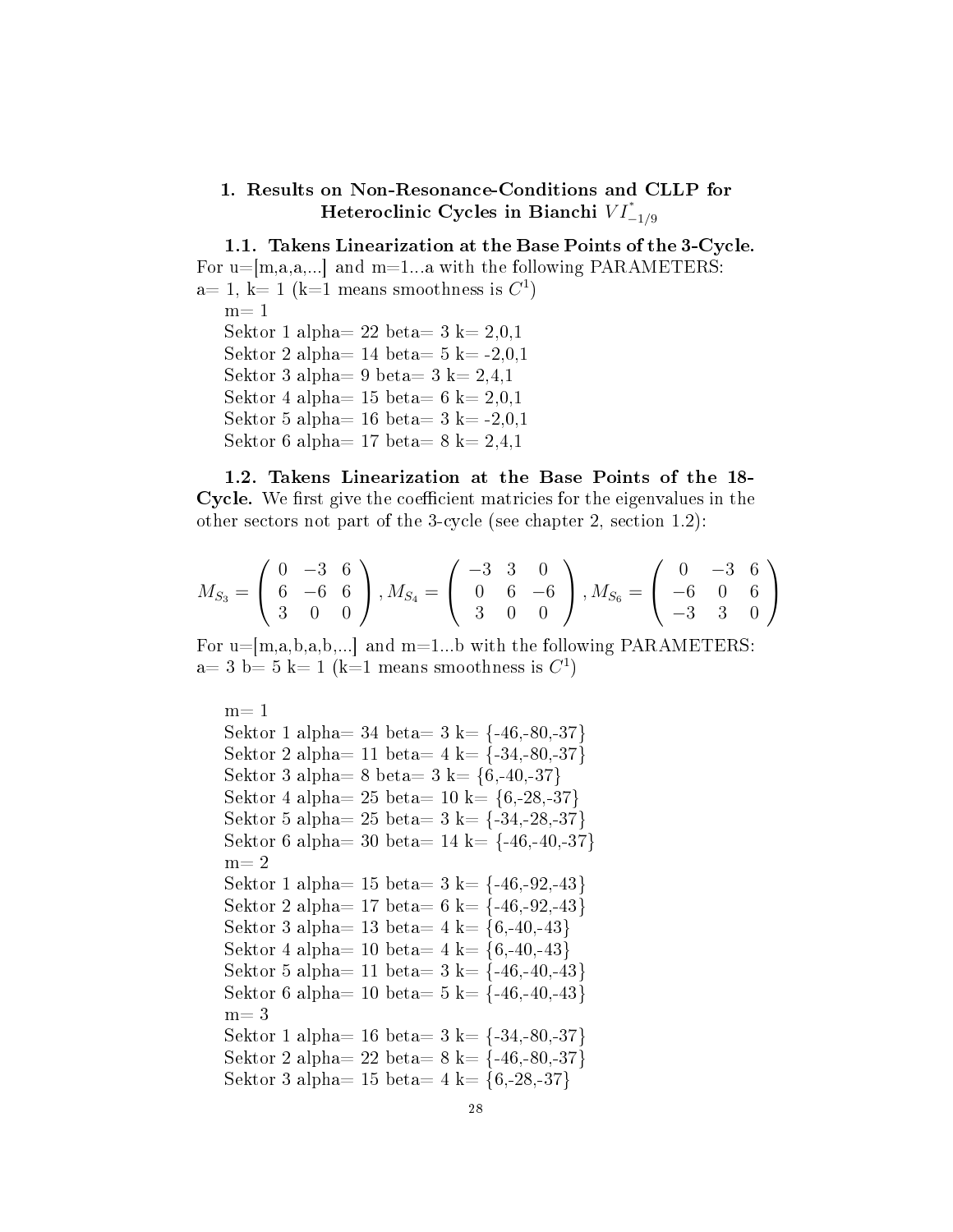```
Sektor 4 alpha= 12 beta= 4 \text{ k} = \{6, -40, -37\}Sektor 5 alpha= 13 beta= 3 \text{ k} = \{-46, -40, -37\}Sektor 6 alpha= 9 beta= 5 \text{ k} = \{-34, -28, -37\}m=4Sektor 1 alpha= 20 beta= 3 \text{ k} = \{-10,-44,-19\}Sektor 2 alpha= 26 beta= 9 \text{ k} = \{-34,-44,-19\}Sektor 3 alpha= 21 beta= 5 \text{ k} = \{6, -4, -19\}Sektor 4 alpha= 14 beta= 4 \text{ k} = \{6, -28, -19\}Sektor 5 alpha= 15 beta= 3 \text{ k} = \{-34,-28,-19\}Sektor 6 alpha= 11 beta= 6 k= \{-10,-4,-19\}m=5Sektor 1 alpha= 23 beta= 3 \text{ k} = \{26, 16, 11\}Sektor 2 alpha= 31 beta= 11 \text{ k} = \{-10, 16, 11\}Sektor 3 alpha= 23 beta= 5 \text{ k} = \{6, 32, 11\}Sektor 4 alpha= 19 beta= 5 \text{ k} = \{6, -4, 11\}Sektor 5 alpha= 17 beta= 3 \text{ k} = \{-10,-4,11\}Sektor 6 alpha= 13 beta= 7 k= \{26,32,11\}For u=[m,b,a,b,a,...] and m=1...a with the following
PARAMETERS: a= 3 b= 5 k= 1 (k=1 means smoothness is C<sup>1</sup>)
m=1Sektor 1 alpha= 50 beta= 3 \text{ k} = \{-26, -52, -21\}Sektor 2 alpha= 11 beta= 4 \text{ k} = \{-26, -52, -21\}Sektor 3 alpha= 11 beta= 4 \text{ k} = \{10, -16, -21\}Sektor 4 alpha= 38 beta= 15 \text{ k} = \{10, -16, -21\}Sektor 5 alpha= 37 beta= 3 \text{ k} = \{-26, -16, -21\}Sektor 6 alpha= 47 beta= 21 \text{ k} = \{-26, -16, -21\}m=2Sektor 1 alpha= 16 beta= 3 \text{ k} = \{-6, -32, -11\}Sektor 2 alpha= 17 beta= 6 \text{ k} = \{-26, -32, -11\}Sektor 3 alpha= 12 \text{ beta} = 4 \text{ k} = \{10, 4, -11\}Sektor 4 alpha= 10 beta= 4 \text{ k} = \{10, -16, -11\}Sektor 5 alpha= 12 beta= 3 \text{ k} = \{-26, -16, -11\}Sektor 6 alpha= 12 \text{ beta} = 6 \text{ k} = \{-6, 4, -11\}m=3Sektor 1 alpha= 16 beta= 3 \text{ k} = \{34,28,19\}Sektor 2 alpha= 20 beta= 7 k= \{-6,28,19\}Sektor 3 alpha= 14 beta= 4 \text{ k} = \{10, 44, 19\}Sektor 4 alpha= 11 beta= 4 \text{ k} = \{10,4,19\}Sektor 5 alpha= 13 beta= 3 \text{ k} = \{-6, 4, 19\}Sektor 6 alpha= 9 beta= 5 \text{ k} = \{34, 44, 19\}
```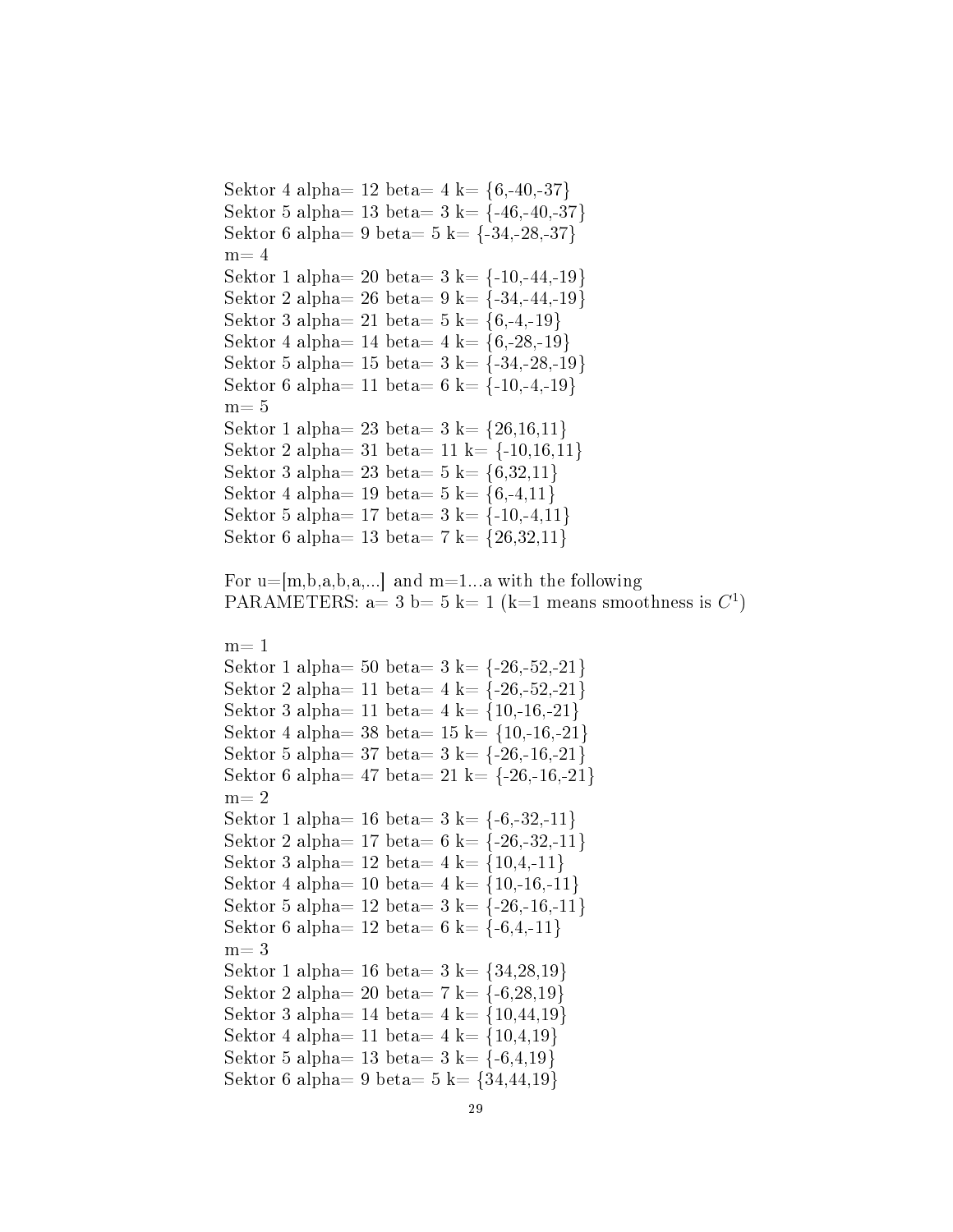1.3. CLLP for the Classic 18-Cycle. The classic 18-cycle has the sector sequence 4343-425-43434343-425, i.e. we start in sector 4 with  $u=3,5,3,5,...$  which is around 3.18819:

Sector 4, u= 3.18819 Passage A: GP from Sector 4 to 3. In sector 4, the eigenvalues are:  $l = 1.5418$   $lt = 1.91557$   $ln = -1.33278$   $la = 0.209019$ Passage A: GP from Sector 3 to 4. In sector 3, the eigenvalues are:  $lc= -2.02211$   $lt= 3.44689$   $ln= 2.39822$   $la= 0.37611$ The Eigenvalues are {1.4570,1.0000} The Eigenvectors are {{0.167325,1.0000},{0,1.0000}} Sector 4, u= 2.18819 Passage A: GP from Sector 4 to 3. In sector 4, the eigenvalues are:  $lc= 2.02211$   $lt= 1.42478$   $ln= -1.646$   $la= 0.37611$ Passage A: GP from Sector 3 to 4. In sector 3, the eigenvalues are:  $lc = -2.81366$  lt= 3.15683 ln= 3.64699 la= 0.833333 The Eigenvalues are {1.8416,1.0000} The Eigenvectors are {{0.62500,1.0000},{0,1.0000}} Sector 4,  $u= 1.18819$ Passage B2: GP from Sector 4 to 2.In sector 4,the eigenvalues are:

 $lc= 2.81366$  lt= 0.343171 ln= -1.98032 la= 0.833333 Passage B2: GP from Sector 2 to 5.In sector 2,the eigenvalues are: lc=  $-3.37457$  lt= 1.00965 ln= 5.82633 la= 2.45176 Passage B2: tGP from Sector 5 to 4.In sector 5,the eigenvalues are:  $lc= 3.37457$  lt=  $-2.36492$  ln=  $-0.922814$  la= 2.45176 The Eigenvalues are {3.1761,-1.9879} The Eigenvectors are {{1.01227,1.0000},{-0.239459,1.0000}}

Sector 4,  $u= 5.31366$ Passage A: GP from Sector 4 to 3. In sector 4, the eigenvalues are:  $lc= 1.00965$  lt= 2.36492 ln= -0.922814 la= 0.0868342 Passage A: GP from Sector 3 to 4. In sector 3, the eigenvalues are:  $lc= -1.20737$   $lt= 3.41557$   $ln= 1.33278$   $la= 0.125411$ The Eigenvalues are {1.2318,1.0000} The Eigenvectors are {{0.045618,1.0000},{0,1.0000}}

Sector 4,  $u=$  4.31366 Passage A: GP from Sector 4 to 3. In sector 4, the eigenvalues are:  $lc= 1.20737$   $lt= 2.2082$   $ln= -1.08196$   $la= 0.125411$ Passage A: GP from Sector 3 to 4. In sector 3, the eigenvalues are: